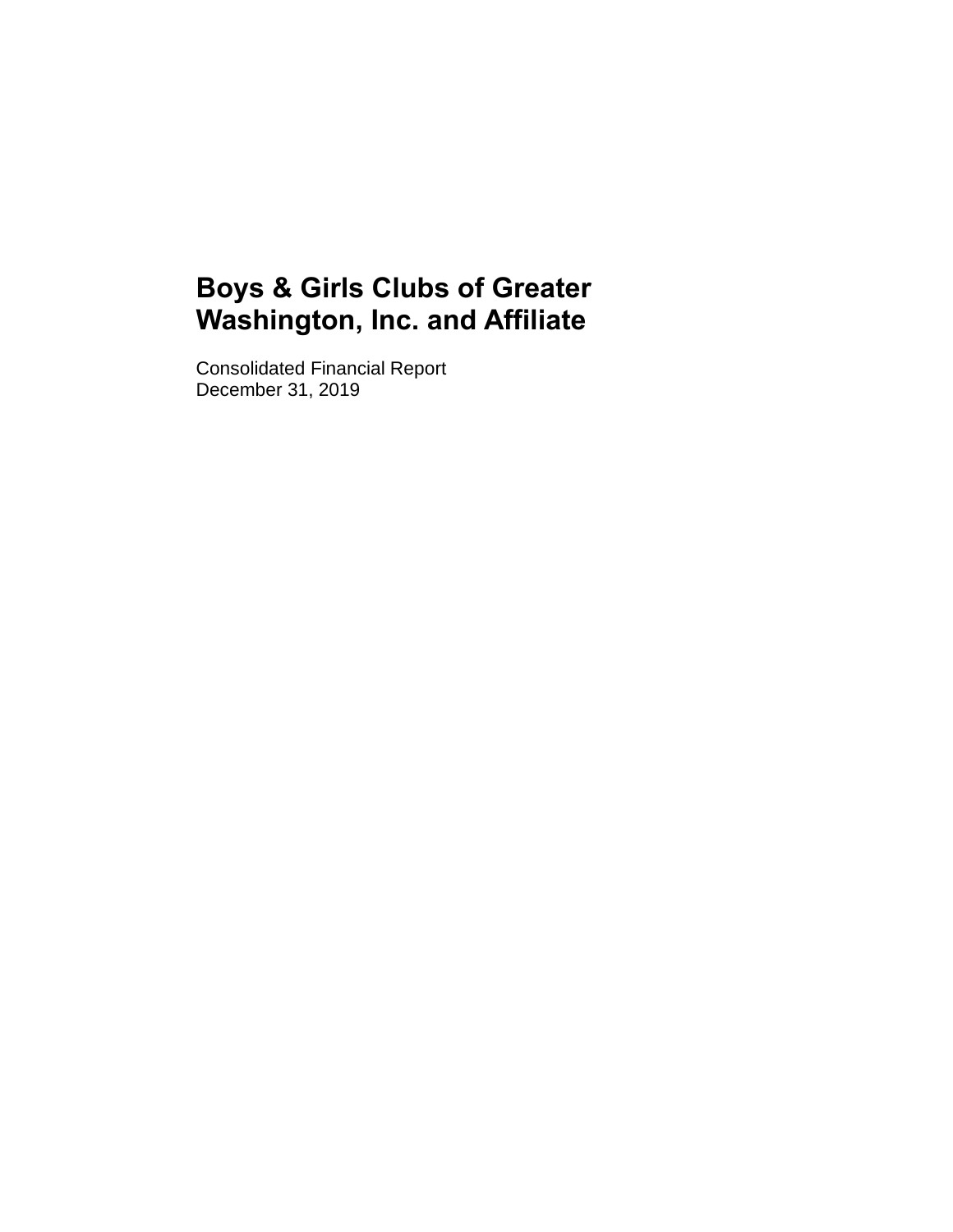# **Contents**

| Independent auditor's report                                  |           |
|---------------------------------------------------------------|-----------|
| <b>Financial statements</b>                                   |           |
| Consolidated statements of financial position                 | 2         |
| Consolidated statements of activities                         | 3         |
| Consolidated statements of functional expenses                | 4-5       |
| Consolidated statements of cash flows                         | 6         |
| Notes to consolidated financial statements                    | $7-20$    |
| Independent auditor's report on the supplementary information | 21        |
| Supplementary information                                     |           |
| Consolidating statements of financial position                | $22 - 23$ |
| Consolidating statements of activities                        | $24 - 25$ |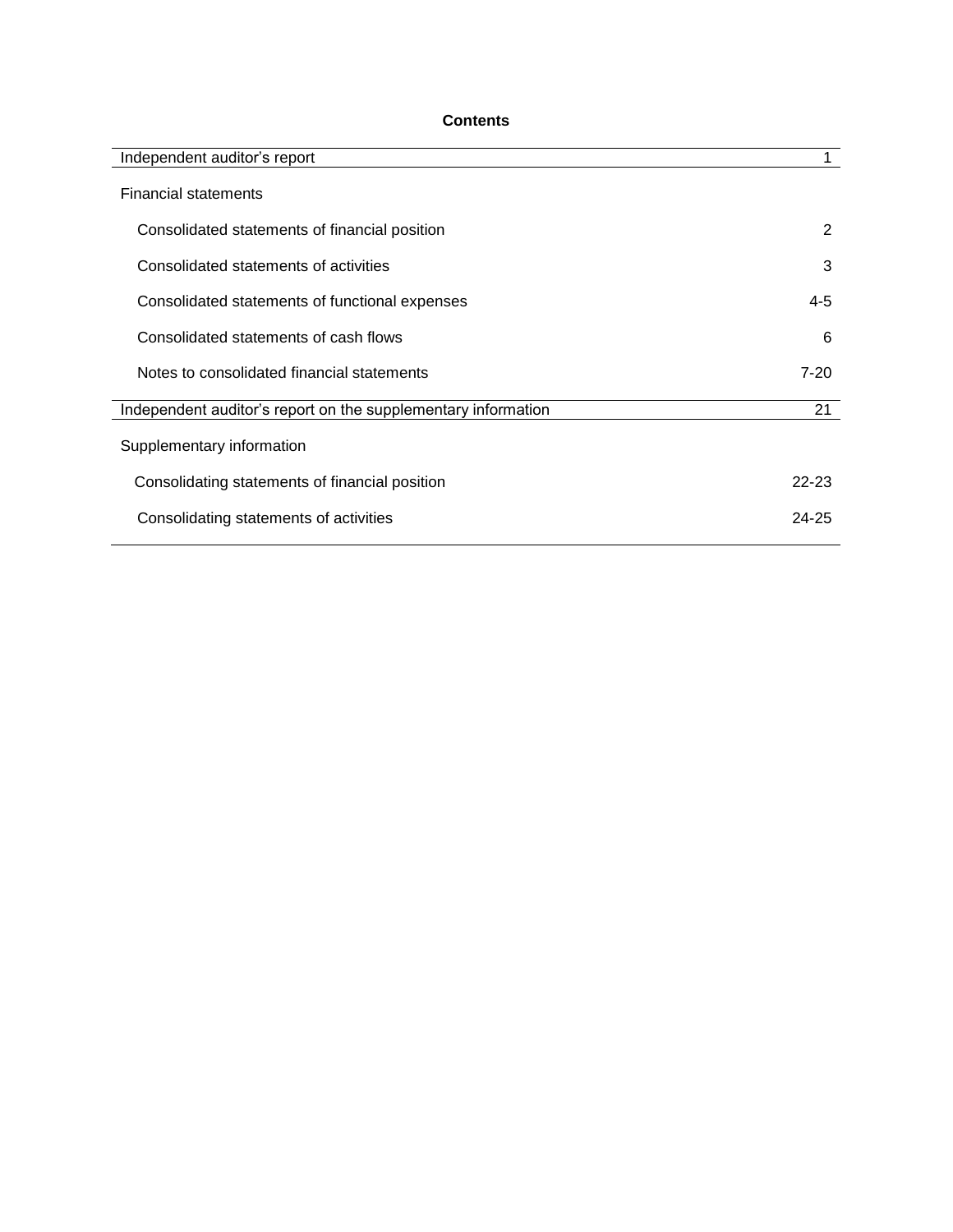

# **Independent Auditor's Report**

**RSM US LLP** 

Board of Directors Boys & Girls Clubs of Greater Washington, Inc.

#### **Report on the Financial Statements**

We have audited the accompanying consolidated financial statements of Boys & Girls Clubs of Greater Washington, Inc. and Affiliate (collectively, the Organization), which comprise the consolidated statements of financial position as of December 31, 2019 and 2018, the related consolidated statements of activities, functional expenses and cash flows for the years then ended, and the related notes to the consolidated financial statements (collectively, the financial statements).

#### **Management's Responsibility for the Financial Statements**

Management is responsible for the preparation and fair presentation of these financial statements in accordance with accounting principles generally accepted in the United States of America; this includes the design, implementation and maintenance of internal control relevant to the preparation and fair presentation of financial statements that are free from material misstatement, whether due to fraud or error.

#### **Auditor's Responsibility**

Ourresponsibility is to express an opinion on these financial statements based on our audits. We conducted our audits in accordance with auditing standards generally accepted in the United States of America. Those standards require that we plan and perform the audit to obtain reasonable assurance about whether the consolidated financial statements are free from material misstatement.

An audit involves performing procedures to obtain audit evidence about the amounts and disclosures in the consolidated financial statements. The procedures selected depend on the auditor's judgment, including the assessment of the risks of material misstatement of the consolidated financial statements, whether due to fraud or error. In making those risk assessments, the auditor considers internal control relevanttotheOrganization's preparation and fair presentation of the consolidated financial statements in order to design audit procedures that are appropriate in the circumstances, but not for the purpose of expressing an opinion on the effectiveness of the Organization's internal control. Accordingly, we express nosuch opinion.An auditalsoincludes evaluatingtheappropriateness of accounting policies used and the reasonableness of significant accounting estimates made by management, as well as evaluating the overall presentation of the consolidated financial statements.

We believe that the audit evidence we have obtained is sufficient and appropriate to provide a basis for our audit opinion.

#### **Opinion**

In our opinion, the consolidated financial statements referred to above present fairly, in all material respects, the financial position of Boys & Girls Clubs of Greater Washington, Inc. and Affiliate as of December 31, 2019 and 2018, and the changes in their net assets and their cash flows for the years then ended in accordance with accounting principles generally accepted in the United States of America.

RSM US LLP

Washington, D.C. April 23, 2021

THE POWER OF BEING UNDERSTOOD AUDIT | TAX | CONSULTING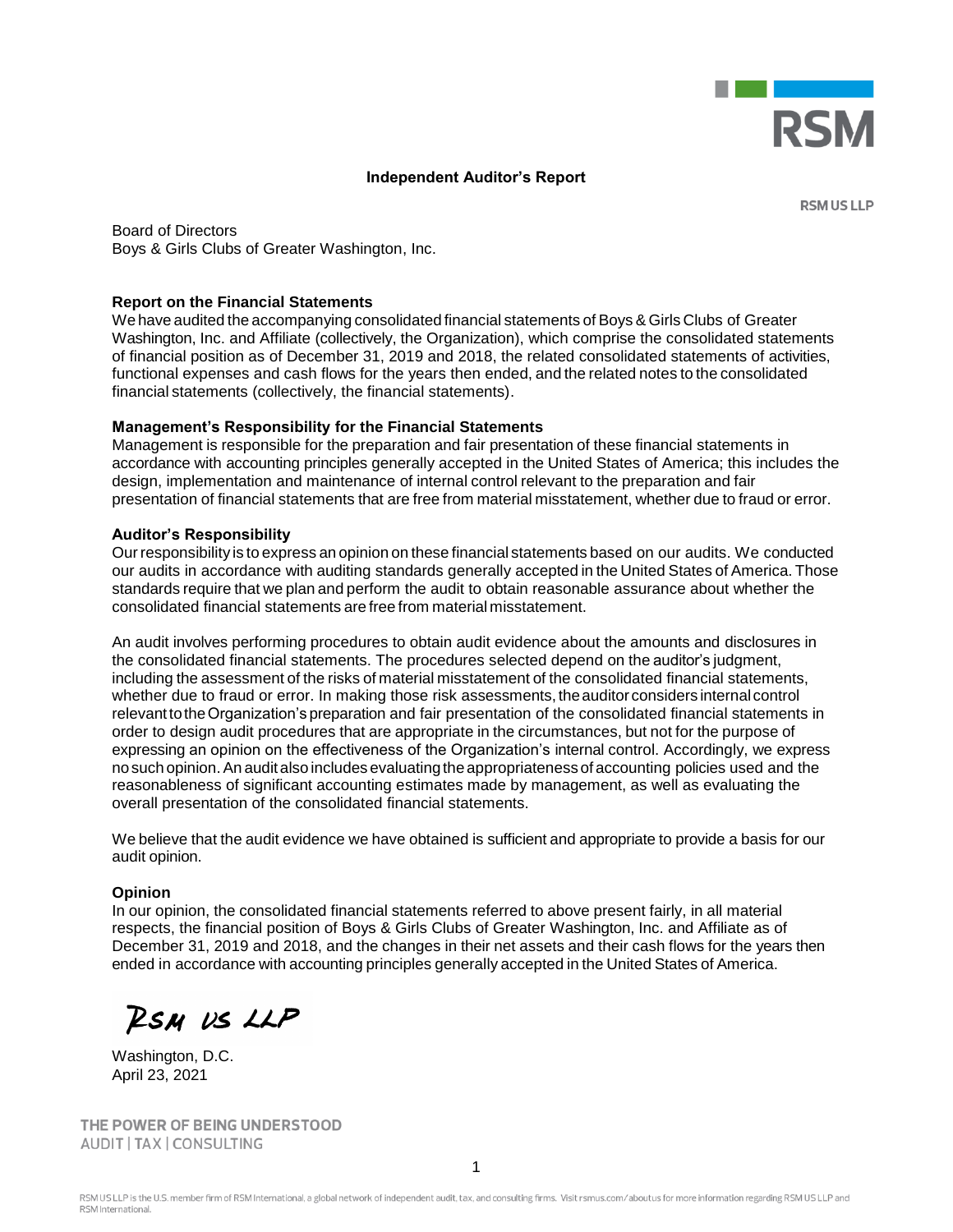# **Consolidated Statements of Financial Position December 31, 2019 and 2018**

|                                         | 2019            |     | 2018       |
|-----------------------------------------|-----------------|-----|------------|
| <b>Assets</b>                           |                 |     |            |
| Cash and cash equivalents               | \$<br>1,774,714 | \$. | 2,608,496  |
| Restricted cash                         | 270,000         |     | 270,000    |
| Investments                             | 1,185,143       |     | 1,022,638  |
| Receivables, net                        | 1,358,928       |     | 646,850    |
| Deposits and other assets               | 121,007         |     | 107,983    |
| Lease asset                             | 2,451,124       |     | 2,481,557  |
| Property and equipment, net             | 11,132,799      |     | 11,421,246 |
| <b>Total assets</b>                     | 18,293,715      | \$  | 18,558,770 |
| <b>Liabilities and Net Assets</b>       |                 |     |            |
| Liabilities:                            |                 |     |            |
| Accounts payable and accrued expenses   | \$<br>1,329,943 | \$  | 1,078,072  |
| Deferred revenue                        | 99,455          |     |            |
| Notes payable                           | 1,579,250       |     | 1,715,512  |
| <b>Total liabilities</b>                | 3,008,648       |     | 2,793,584  |
| Net assets:                             |                 |     |            |
| Without donor restrictions              | 13,519,032      |     | 14,024,332 |
| With donor restrictions                 | 1,766,035       |     | 1,740,854  |
| <b>Total net assets</b>                 | 15,285,067      |     | 15,765,186 |
| <b>Total liabilities and net assets</b> | 18,293,715      | \$  | 18,558,770 |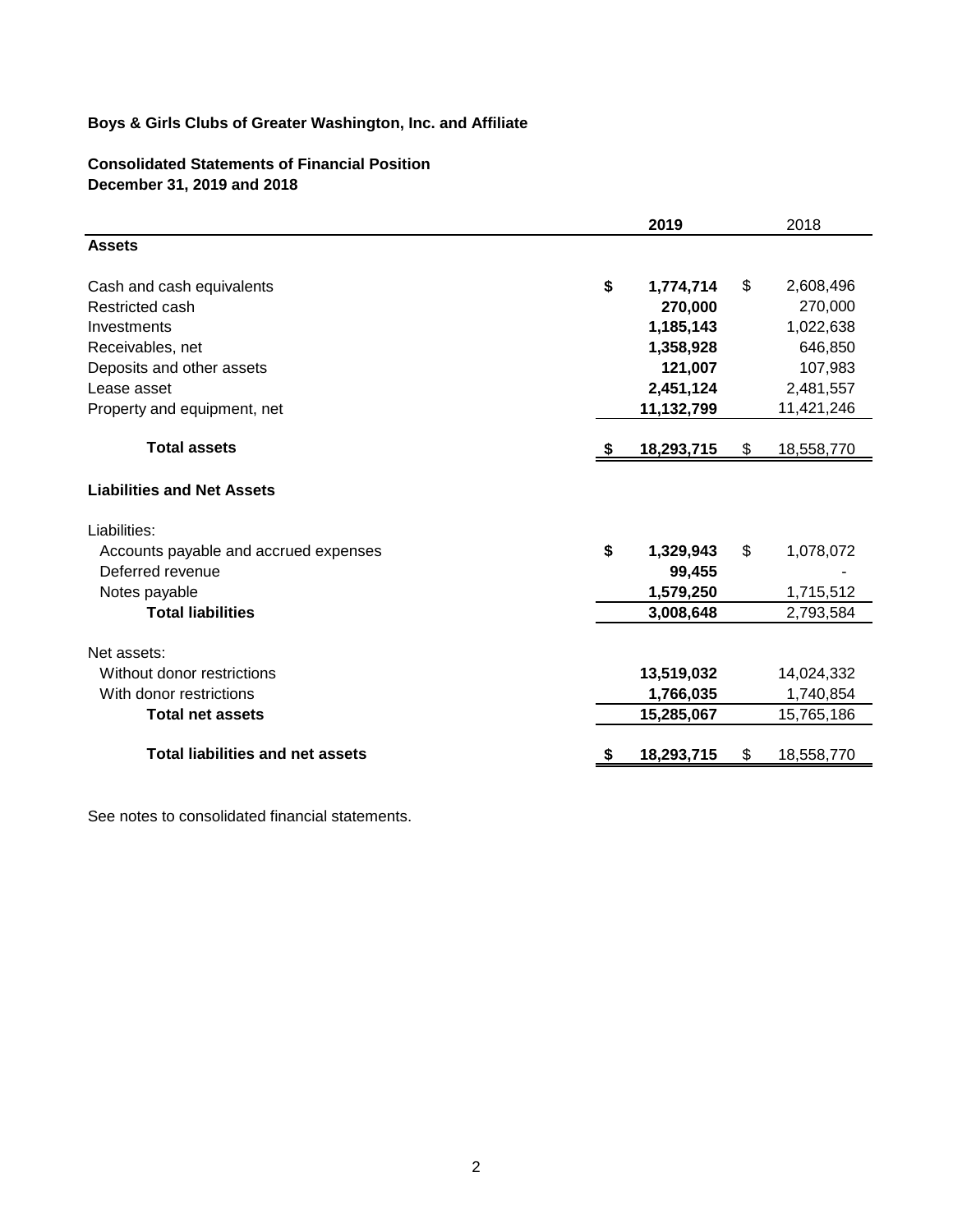# **Consolidated Statements of Activities Years Ended December 31, 2019 and 2018**

|                                                 | 2019            | 2018             |  |
|-------------------------------------------------|-----------------|------------------|--|
| Activities without donor restrictions:          |                 |                  |  |
| Revenue and support:                            |                 |                  |  |
| Special events                                  | \$<br>2,059,611 | 1,718,344<br>\$  |  |
| Costs of direct benefits to donors              | (343, 532)      | (405, 016)       |  |
| Special events, net                             | 1,716,079       | 1,313,328        |  |
| Contributions                                   | 4,098,963       | 3,709,337        |  |
| Program service fees                            | 1,804,412       | 1,797,512        |  |
| Government grants                               | 1,351,211       | 1,580,022        |  |
| Rental and other income                         | 191,350         | 170,088          |  |
| Membership dues                                 | 113,856         | 163,921          |  |
| Investment income (loss), net                   | 155,870         | (28, 406)        |  |
| Net assets released from restrictions           | 1,305,731       | 2,492,758        |  |
| <b>Total revenue and support</b>                | 10,737,472      | 11,198,560       |  |
| Expenses:                                       |                 |                  |  |
| Program services:                               |                 |                  |  |
| Camps                                           | 3,596,809       | 2,953,009        |  |
| Child care                                      | 4,393,870       | 3,374,014        |  |
| After school                                    | 743,384         | 1,366,075        |  |
| Supporting services:                            |                 |                  |  |
| Management and general                          | 1,757,917       | 1,973,008        |  |
| Fundraising                                     | 750,792         | 659,156          |  |
| <b>Total expenses</b>                           | 11,242,772      | 10,325,262       |  |
| Change in net assets without donor restrictions | (505, 300)      | 873,298          |  |
| Activities with donor restrictions:             |                 |                  |  |
| Contributions                                   | 1,254,277       | 2,527,981        |  |
| Investment income (loss), net                   | 76,635          | (23, 629)        |  |
| Net assets released from restrictions           | (1, 305, 731)   | (2, 492, 758)    |  |
| Change in net assets with donor restrictions    | 25,181          | 11,594           |  |
| <b>Change in net assets</b>                     | (480, 119)      | 884,892          |  |
| Net assets:                                     |                 |                  |  |
| Beginning                                       | 15,765,186      | 14,880,294       |  |
| Ending                                          | 15,285,067      | \$<br>15,765,186 |  |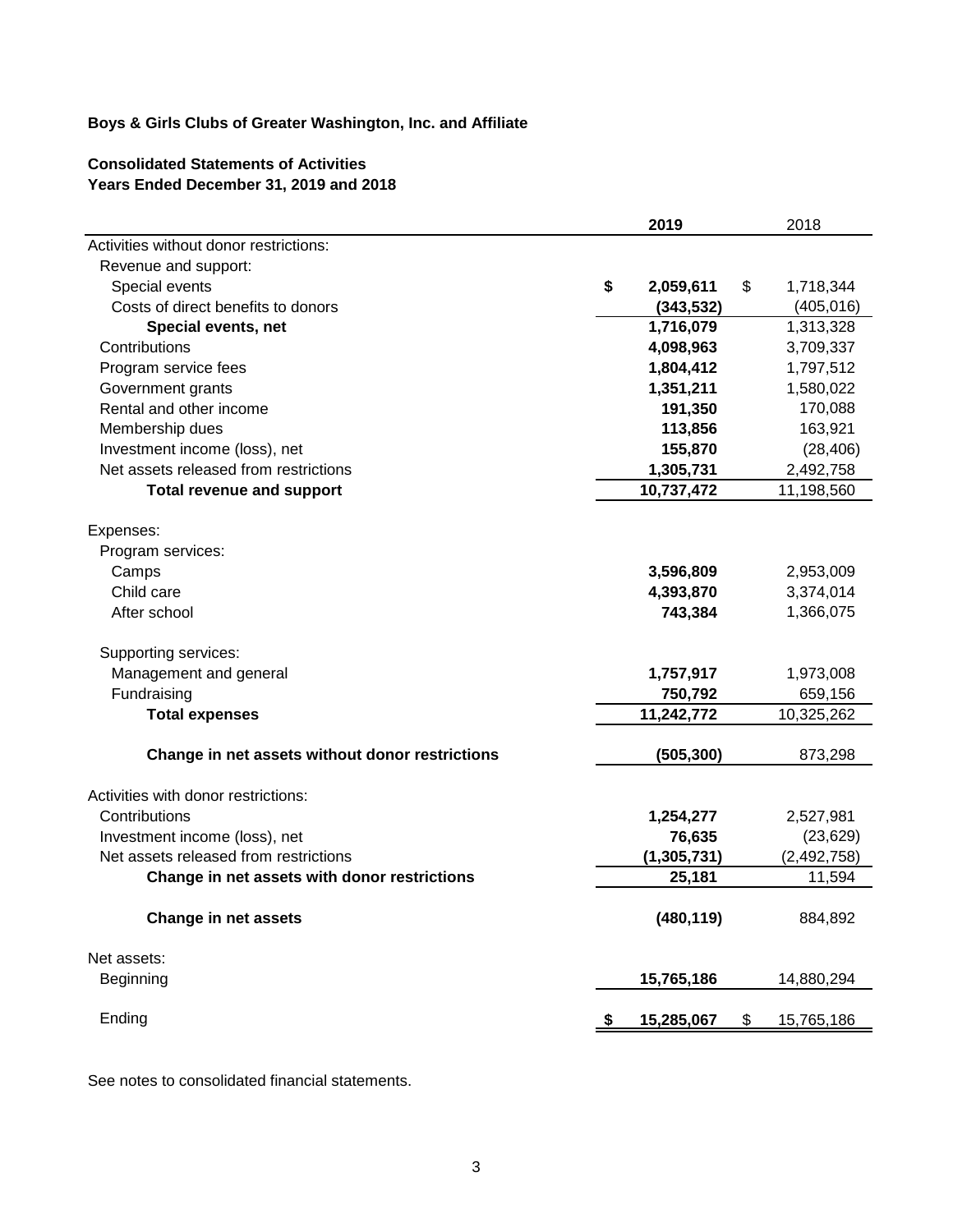**Consolidated Statement of Functional Expenses Year Ended December 31, 2019**

|                                       | <b>Program Services</b> |                   |                     |     | <b>Supporting Services</b> |                 |                   |   |                    |                 |                 |
|---------------------------------------|-------------------------|-------------------|---------------------|-----|----------------------------|-----------------|-------------------|---|--------------------|-----------------|-----------------|
|                                       |                         | <b>BGCGW</b>      |                     |     |                            |                 | <b>Management</b> |   |                    |                 |                 |
|                                       | Camps                   | <b>Child Care</b> | <b>After School</b> |     | <b>Foundation</b>          | <b>Subtotal</b> | and General       |   | <b>Fundraising</b> | Subtotal        | <b>Total</b>    |
| <b>Salaries</b>                       | 1,786,206<br>S.         | \$2,183,060       | S.<br>369,149       |     | \$<br>$\blacksquare$       | 4,338,415<br>S  | \$1,012,959       | S | 548,321            | 1,561,280<br>\$ | 5,899,695<br>\$ |
| Employee benefits                     | 166,628                 | 203,898           | 34,479              |     |                            | 405,005         | 94,610            |   | 51,213             | 145,823         | 550,828         |
| Payroll taxes                         | 125,940                 | 153,921           | 26,028              |     | $\blacksquare$             | 305,889         | 94,487            |   | 39,484             | 133,971         | 439,860         |
| <b>Total salaries and related</b>     | 2,078,774               | 2,540,879         | 429,656             |     | $\blacksquare$             | 5,049,309       | 1,202,056         |   | 639,018            | 1,841,074       | 6,890,383       |
| <b>Professional fees</b>              | 147,390                 | 180,136           | 30,461              |     | $\blacksquare$             | 357,987         | 208,715           |   | 13,733             | 222,448         | 580,435         |
| Occupancy                             | 465,035                 | 568,355           | 96,107              |     | ۰.                         | 1,129,497       | 92,749            |   | 28,130             | 120,879         | 1,250,376       |
| Travel                                | 165,694                 | 202,508           | 34,243              |     | $\blacksquare$             | 402,445         | 6,020             |   | 3,391              | 9,411           | 411,856         |
| Supplies                              | 238,481                 | 291,466           | 49,286              |     |                            | 579,233         | 1,789             |   | 18,251             | 20,040          | 599,273         |
| Interest                              | 38,228                  | 46,722            | 7,901               |     |                            | 92,851          | 19,768            |   |                    | 19,768          | 112,619         |
| Telephone                             | 109,203                 | 133,466           | 22,569              |     | $\blacksquare$             | 265,238         | 60,823            |   | 12,583             | 73,406          | 338,644         |
| Bank and other related fees           | 18,095                  | 22,115            | 3,740               |     | $\blacksquare$             | 43,950          | 58,481            |   | 8,812              | 67,293          | 111,243         |
| Training, conferences and meetings    | 26,418                  | 32,287            | 5,460               |     |                            | 64,165          | 19,052            |   | 3,660              | 22,712          | 86,877          |
| <b>Miscellaneous</b>                  | 18,312                  | 20,061            | 3,784               |     | $\blacksquare$             | 42,157          | 12,233            |   | 10,488             | 22,721          | 64,878          |
| Registration fees and trophies/awards | 1,788                   | 2,186             |                     | 370 | $\blacksquare$             | 4,344           |                   |   |                    |                 | 4,344           |
| Printing and publications             | 926                     | 1,131             |                     | 191 | $\blacksquare$             | 2,248           | 10,972            |   | 7,823              | 18,795          | 21,043          |
| Clothing                              | 11,813                  | 14,437            | 2,441               |     | $\blacksquare$             | 28,691          |                   |   |                    |                 | 28,691          |
| Postage and shipping                  | 667                     | 816               |                     | 138 | $\blacksquare$             | 1,621           | 1,919             |   | 756                | 2,675           | 4,296           |
| Scholarships                          | 213                     | 261               |                     | 44  | $\blacksquare$             | 518             | 7,100             |   | 4,147              | 11,247          | 11,765          |
| Fines and penalties                   | 100                     | 123               |                     | 21  | $\overline{\phantom{0}}$   | 244             | 18,854            |   |                    | 18,854          | 19,098          |
| Depreciation                          | 275,672                 | 336,921           | 56,972              |     | $\blacksquare$             | 669,565         | 37,386            |   |                    | 37,386          | 706,951         |
| <b>Total expenses</b>                 | 3,596,809               | \$4,393,870       | 743,384<br>S        |     | \$<br>$\blacksquare$       | \$8,734,063     | \$1,757,917       | S | 750,792            | \$2,508,709     | \$11,242,772    |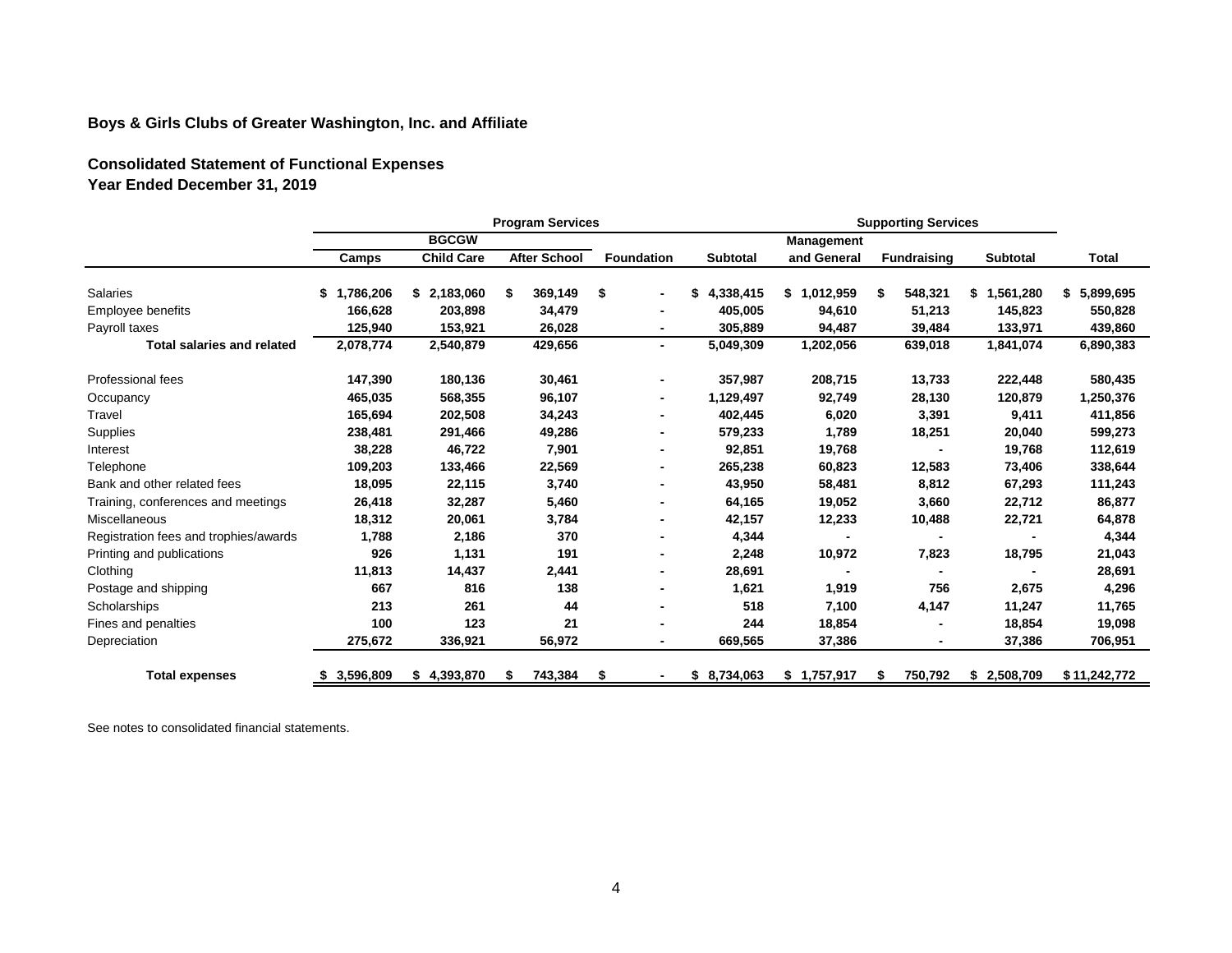# **Consolidated Statement of Functional Expenses Year Ended December 31, 2018**

|                                       | Program Services<br><b>Supporting Services</b> |              |               |                              |             |               |               |                 |              |
|---------------------------------------|------------------------------------------------|--------------|---------------|------------------------------|-------------|---------------|---------------|-----------------|--------------|
|                                       |                                                | <b>BGCGW</b> |               |                              |             | Management    |               |                 |              |
|                                       | Camps                                          | Child Care   | After School  | Foundation                   | Subtotal    | and General   | Fundraising   | Subtotal        | Total        |
| Salaries                              | .448,762<br>\$1                                | \$1,656,326  | 670,358<br>\$ | \$<br>$\blacksquare$         | \$3,775,446 | 909,408<br>\$ | 398,177<br>\$ | 1,307,585<br>\$ | \$5,083,031  |
| Employee benefits                     | 172,239                                        | 196,915      | 79,697        | $\blacksquare$               | 448,851     | 108,117       | 47,337        | 155,454         | 604,305      |
| Payroll taxes                         | 109,523                                        | 125,214      | 50,677        | $\blacksquare$               | 285,414     | 55,816        | 27,525        | 83,341          | 368,755      |
| <b>Total salaries and related</b>     | 1,730,524                                      | 1,978,455    | 800,732       | $\blacksquare$               | 4,509,711   | 1,073,341     | 473,039       | 1,546,380       | 6,056,091    |
| <b>Professional fees</b>              | 82,459                                         | 94,273       | 38,155        | $\blacksquare$               | 214,887     | 484,575       | 123,312       | 607,887         | 822,774      |
| Occupancy                             | 442,355                                        | 504,436      | 204,683       | $\qquad \qquad \blacksquare$ | 1,151,474   | 198,253       | 16,739        | 214,992         | 1,366,466    |
| Travel                                | 158,554                                        | 181,270      | 73,365        | $\blacksquare$               | 413,189     | 18,517        | 6,076         | 24,593          | 437,782      |
| Supplies                              | 153,502                                        | 175,494      | 71,027        | $\overline{\phantom{a}}$     | 400,023     | 6,935         | 4,210         | 11,145          | 411,168      |
| Interest                              | 44,514                                         | 50,892       | 20,597        | $\blacksquare$               | 116,003     | 7,883         |               | 7,883           | 123,886      |
| Telephone                             | 15,360                                         | 17,561       | 7,107         | $\blacksquare$               | 40,028      | 59,305        | 1,284         | 60,589          | 100,617      |
| Bank and other related fees           | 13,503                                         | 15,437       | 6,248         | $\blacksquare$               | 35,188      | 43,315        | 17,741        | 61,056          | 96,244       |
| Training, conferences and meetings    | 39,847                                         | 45,556       | 18,436        | $\blacksquare$               | 103,839     | 17,470        | 2,766         | 20,236          | 124,075      |
| Miscellaneous                         | 14,090                                         | 16,109       | 6,520         | $\blacksquare$               | 36,719      | 4,086         | 3,626         | 7,712           | 44,431       |
| Registration fees and trophies/awards | 4,714                                          | 4,612        | 1,867         | $\overline{\phantom{a}}$     | 11,193      |               |               |                 | 11,193       |
| Printing and publications             | 2,804                                          | 3,206        | 1,298         | $\blacksquare$               | 7,308       | 849           | 4,554         | 5,403           | 12,711       |
| Clothing                              | 10,611                                         | 12,131       | 4,910         | $\blacksquare$               | 27,652      |               |               |                 | 27,652       |
| Postage and shipping                  | 215                                            | 246          | 100           |                              | 561         | 1,363         | 612           | 1,975           | 2,536        |
| Scholarships                          | 1,336                                          | 1,528        | 618           | $\blacksquare$               | 3,482       |               |               |                 | 3,482        |
| Fines and penalties                   | 42                                             | 48           | 19            |                              | 109         | 833           |               | 833             | 942          |
| Depreciation                          | 238,579                                        | 272,760      | 110,393       | $\blacksquare$               | 621,732     | 56,283        | 5,197         | 61,480          | 683,212      |
| <b>Total expenses</b>                 | 2,953,009<br>S                                 | \$3,374,014  | \$1,366,075   | \$                           | \$7,693,098 | \$1,973,008   | 659,156<br>\$ | \$2,632,164     | \$10,325,262 |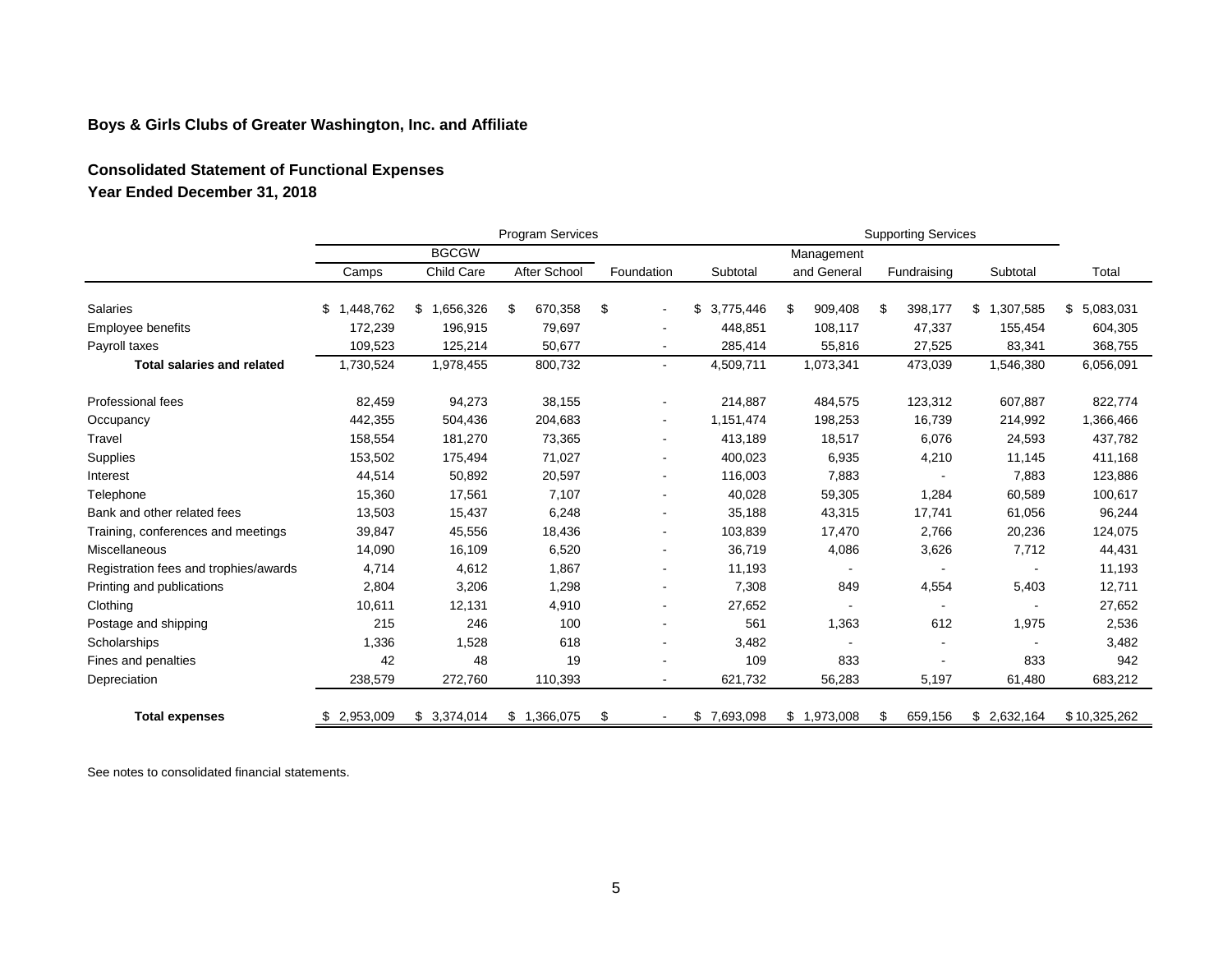### **Consolidated Statements of Cash Flows Years Ended December 31, 2019 and 2018**

|                                                                       |    | 2019       | 2018            |
|-----------------------------------------------------------------------|----|------------|-----------------|
| Cash flows from operating activities:                                 |    |            |                 |
| Change in net assets                                                  | \$ | (480, 119) | \$<br>884,892   |
| Adjustments to reconcile change in net assets to net cash (used in)   |    |            |                 |
| provided by operating activities:                                     |    |            |                 |
| Realized and unrealized (gain) loss on investments                    |    | (188, 961) | 63,220          |
| Amortization of lease asset                                           |    | 30,433     | 30,432          |
| Depreciation                                                          |    | 706,951    | 683,212         |
| Donated securities not immediately liquidated                         |    | (14, 894)  | (122, 816)      |
| Changes in assets and liabilities:                                    |    |            |                 |
| (Increase) decrease in:                                               |    |            |                 |
| Receivables                                                           |    | (712, 078) | (459, 411)      |
| Deposits and other assets                                             |    | (13,024)   | 28,728          |
| Increase (decrease) in:                                               |    |            |                 |
| Accounts payable and accrued expenses                                 |    | 251,871    | (426,909)       |
| Deferred revenue                                                      |    | 99,455     |                 |
| Net cash (used in) provided by operating activities                   |    | (320, 366) | 681,348         |
|                                                                       |    |            |                 |
| Cash flows from investing activities:                                 |    |            |                 |
| Purchases of investments                                              |    | (114, 956) | (13,707)        |
| Sales of investments                                                  |    | 156,306    | 16,430          |
| Purchases of property and equipment                                   |    | (418, 504) | (528, 174)      |
| Net cash used in investing activities                                 |    | (377, 154) | (525, 451)      |
| Cash flows from financing activities:                                 |    |            |                 |
| Principal payments on notes payable                                   |    | (136, 262) | (147, 615)      |
| Net cash used in financing activities                                 |    | (136, 262) | (147, 615)      |
|                                                                       |    |            |                 |
| Net (decrease) increase in cash, cash equivalents and restricted cash |    | (833, 782) | 8,282           |
|                                                                       |    |            |                 |
| Cash, cash equivalents and restricted cash                            |    |            |                 |
| Beginning                                                             |    | 2,878,496  | 2,870,214       |
| Ending                                                                | S  | 2,044,714  | \$<br>2,878,496 |
|                                                                       |    |            |                 |
| Supplemental disclosure of cash flow information:                     |    |            |                 |
| Cash paid during the year for interest                                | \$ | 112,619    | \$<br>123,886   |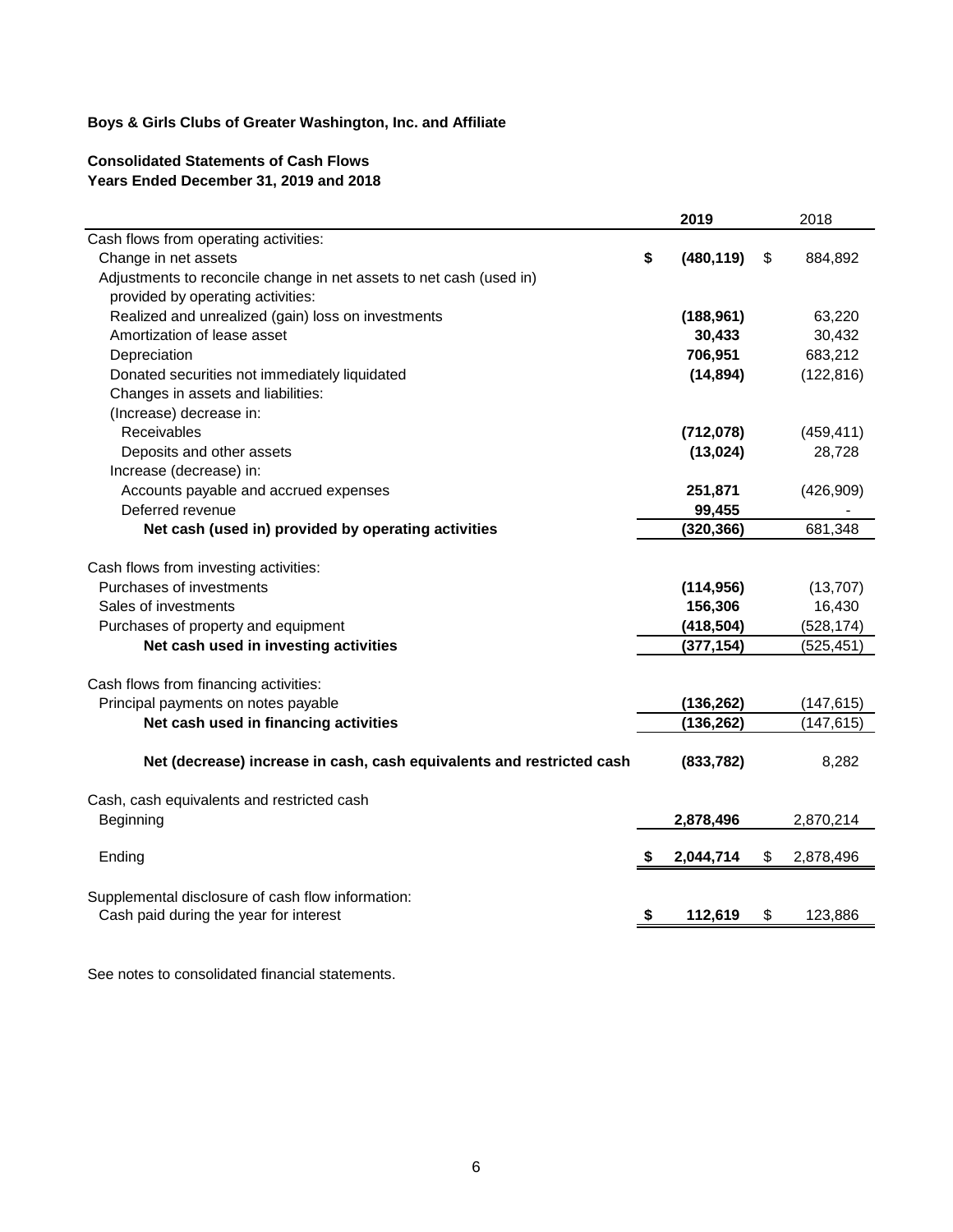### **Notes to Consolidated Financial Statements**

#### **Note 1. Nature of Activities and Significant Accounting Policies**

**Nature of activities:** Boys & Girls Clubs of Greater Washington, Inc. and Affiliate (collectively, the Organization) is comprised of two entities: Boys & Girls Clubs of Greater Washington, Inc. (BGCGW) and Boys & Girls Clubs of Greater Washington Foundation (Foundation). BGCGW is a District of Columbia nonprofit organization, incorporated in 1886, which is committed to helping youth of all backgrounds, with emphasis on at-risk youth, to develop the qualities needed to become productive, civic-minded and responsible citizens and leaders.

The Foundation is a District of Columbia nonprofit organization, incorporated in 1945, which is devoted to the promotion and support of BGCGW and its various individual clubs.

**Clubs:** BGCGW provides services at various sites in the following Washington, D.C. metropolitan areas.

| District of |          |          |             |
|-------------|----------|----------|-------------|
| Columbia    | Maryland | Virginia | $\tau$ otal |
|             |          |          |             |
|             | 4        |          | 15          |

**Program services:** The Organization provides programming to youth in three settings: child care, camps, and after school. The following five core developmental areas are included in each of the three program service area settings.

- *Education and Career Development:* A top priority in all clubs, programs in this core area help members succeed in school and apply their knowledge and skills to daily challenges. Through activities that are educational and engaging, club members gain the strength they need to achieve their goals.
- *Character and Leadership Development:* Empowering youth to become leaders, the Organization provides opportunities for members to sustain meaningful relationships, develop a positive self- image, participate in the democratic process, and respect their own and others' cultural identities.
- **The Arts:** Youth who are engaged in arts programs do better in school and in their personal lives. Participation in the Arts promotes self-expression and young people gain the confidence, self-esteem, and motivation needed to reach their full potential.
- *Health and Life Skills:* Today's youth face overwhelming obstacles that affect their health and wellbeing. The Organization gives them the tools and the strength to engage in positive behaviors and good decision-making. Programs focus on building self-esteem, and deal with drug and violence prevention, teen pregnancy and disease prevention, fitness and wellness. The Organization helps club members set personal goals and establish a foundation to live as self-sufficient, healthy and wise adults.
- *Sports, fitness and recreation:* The Organization sports programming gives members a way to channel their energy and enjoy opportunities to play in a safe environment. Through sports, children learn teamwork, leadership and responsibility. They experience the rewards of hard work, develop a love for sports and exercise and learn the benefits of friendly competition. Through recreational games, youth elevate their self-esteem and learn the importance of balancing serious and fun activities. Field trips and specialty programs provide members with opportunities to try something entirely new or different, or to gain more experiences in a specific area.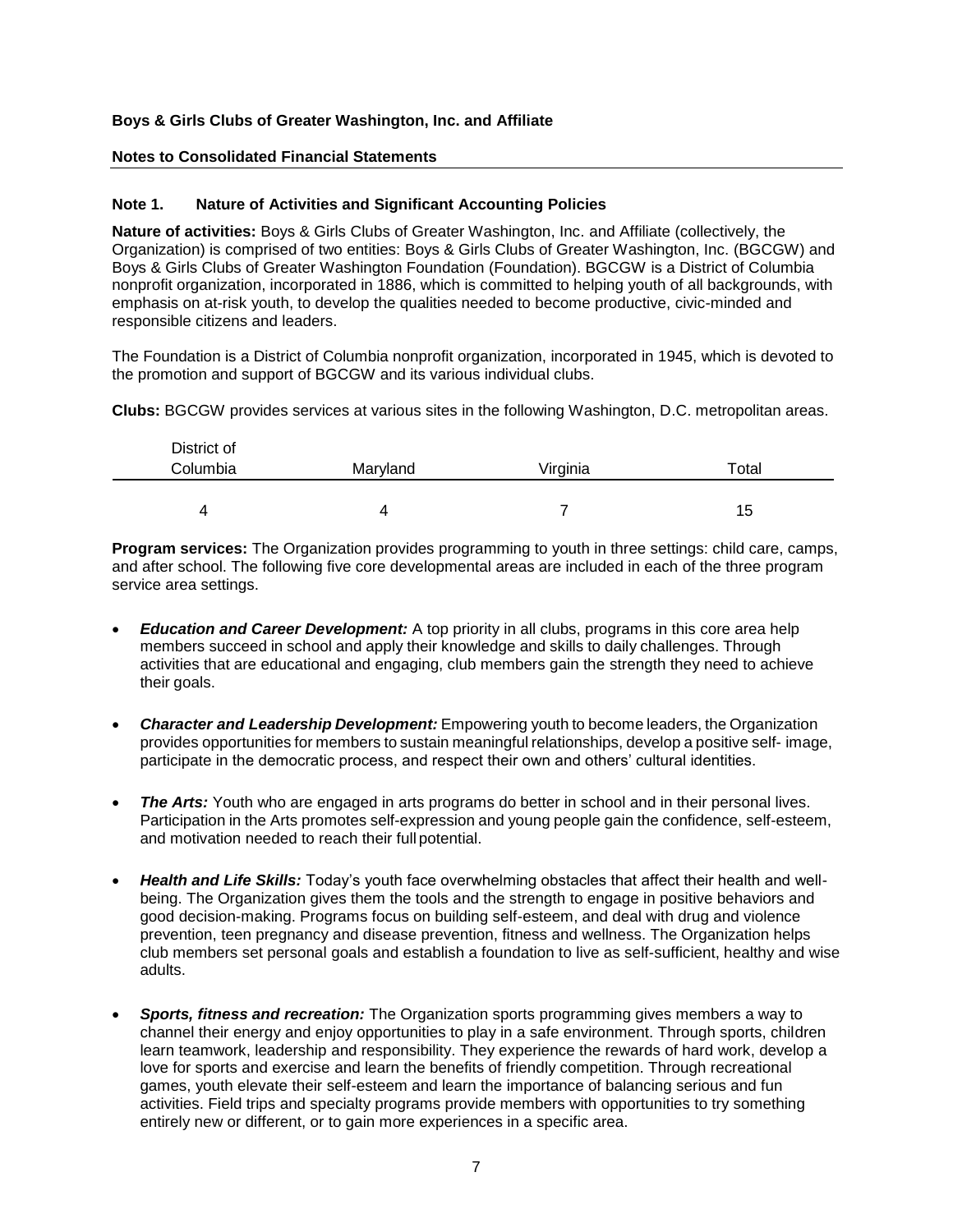### **Notes to Consolidated Financial Statements**

### **Note 1. Nature of Organization and Significant Accounting Policies (Continued)**

A summary of the Organization's significant accounting policies follows:

**Principles of consolidation:** The accompanying consolidated financial statements include the accounts of BGCGW and the Foundation. All significant intercompany balances and transactions have been eliminated in the consolidation.

**Basis of presentation:** The consolidated financial statements presentation follows the recommendation of the Financial Accounting Standards Board (FASB) Accounting Standards Codification (ASC). As required by the Non-profit Entities Topic of the FASB ASC, the Organization is required to report information regarding its financial position and activities according to two classes to net assets, as follows:

**Net assets without donor restrictions:** Net assets without donor restrictions include undesignated funds that are available for the support of the Organization's activities and not subject to donor-imposed restrictions.

**Net assets with donor restrictions:** Net assets with donor restrictions represent the portion of net assets whose use by the Organization has been restricted by donors with specified time or purpose limitations.

**Cash and cash equivalents:** The Organization considers all highly liquid debt instruments with a maturity of three months or less at the time of purchase to be cash and cash equivalents. Cash and cash equivalents held in investment portfolios are classified as investments.

**Restricted cash:** Restricted cash relates to the lending bank's requirement related to the notes payable, which are discussed in Note 6, that BGCGW maintain a segregated cash account in the amount of \$270,000 at December 31, 2019 and 2018 in accordance with the terms of the notes payable agreements.

**Financial risk:** The Organization maintains cash in bank deposit accounts which, at times, may exceed federally-insured limits. The Organization has not experienced any losses in such accounts. The Organization believes it is not exposed to any significant financial risk on cash.

The Organization invests in a professionally managed portfolio that contains money market funds, common stocks and mutual funds. Such investments are exposed to various risk, such as market and credit risk. Due to the level of risk associated with such investments, and the level of uncertainty related to changes in the value of such investments, it is at least reasonably possible that changes in risks in the near-term could materially affect investment balances and the amounts reported in the consolidated financial statements.

**Investments:** Investments in marketable equity and debt securities are reflected at fair value. To adjust the carrying value of these investments, the change in fair value is recorded as a component of investment income or loss in the consolidated statements of activities.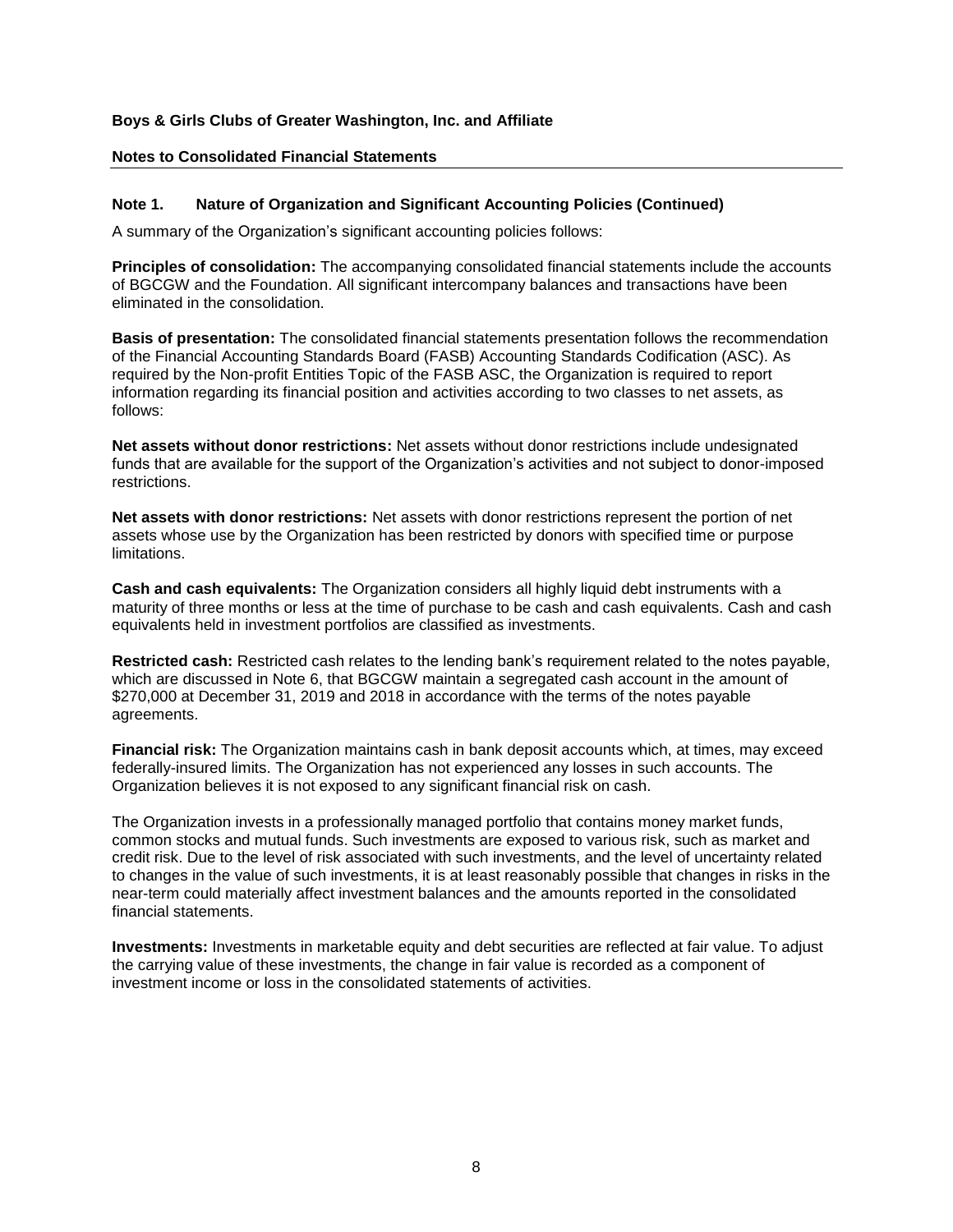### **Notes to Consolidated Financial Statements**

### **Note 1. Nature of Organization and Significant Accounting Policies (Continued)**

**Receivables:** Receivables are carried at original invoice or claim amounts, less an estimate made for doubtful receivables based on a review of all outstanding amounts on a monthly basis. Management determines the allowance for doubtful accounts by identifying troubled accounts and using historical experience applied to an aging of accounts. Receivables are written off when deemed uncollectible. Recoveries of receivables previously written off are recorded when received. Management believes receivables are fully collectible and thus has not recorded an allowance for doubtful receivables for the years ended December 31, 2019 and 2018.

**Promises to give:** Contributions are recognized when the donor makes a gift or written promise to give that is, in substance, unconditional. Contributions that are restricted by the donor are reported as increases in net assets without donor restrictions if the restrictions expire in the fiscal year in which the contributions are recognized.

**Property and equipment:** Property and equipment are recorded at cost, less accumulated depreciation. Depreciation is computed using the straight-line method over the estimated useful life of the related asset, ranging from three to 50 years. Normal repairs and maintenance are expensed as incurred. The Organization capitalizes all property and equipment purchased with a cost of \$3,000 or more.

**Valuation of long-lived assets:** The Organization accounts for the subsequent measurement of certain long-lived assets in accordance with subsections of the FASB ASC Topic, Property, Plant and Equipment, that address impairment or disposal of long-lived assets. The accounting standard requires that Property, Plant and Equipment, and certain identifiable intangible assets be reviewed for impairment whenever events or changes in circumstances indicate that the carrying amount of an asset may not be recoverable. Recoverability of the long-lived asset is measured by a comparison of the carrying amount of the asset to future undiscounted net cash flows expected to be generated by the asset. If such assets are considered to be impaired, the impairment to be recognized is measured by the amount by which the carrying amount of the assets exceeds the estimated fair value of the assets. Assets to be disposed of are reported at the lower of the carrying amount or fair value, less costs to sell.

**Revenue recognition:** Unconditional contributions are recognized as revenue upon receipt or when unconditional promises to give are received. Contribution revenue is recorded as increases in net assets without donor restrictions, unless their use is limited by time or donor-imposed restrictions.

Conditional contributions, which can include certain government and foundation grants, are recognized when donor-imposed conditions are met. These revenues are subject to right of return if funds are not spent and also have barriers that must be met in order to be entitled to the funds. Most conditional grants are recognized as qualifying expenditures are incurred. Accordingly, amounts received, but not yet recognized as revenue, are classified as deferred revenue in the statements of financial position. There are \$1,179,868 of additional revenues to be earned on various conditional grants as of December 31, 2019.

Contributions of assets other than cash are recorded at their estimated fair value at the date of gift. Generally, it is BGCGW's policy to liquidate donated securities immediately.

**Special event revenue:** Revenue and support from special events are typically comprised of two parts: an exchange component (for valued received) and a non-exchange component (contribution). The exchange component is recognized at the time goods and/or services are provided. The contribution component is recognized consistent with the Organization's revenue policy for contribution income. Typically, the non-exchange component is determined to be conditional support and recognized as conditions are met associated with the special event.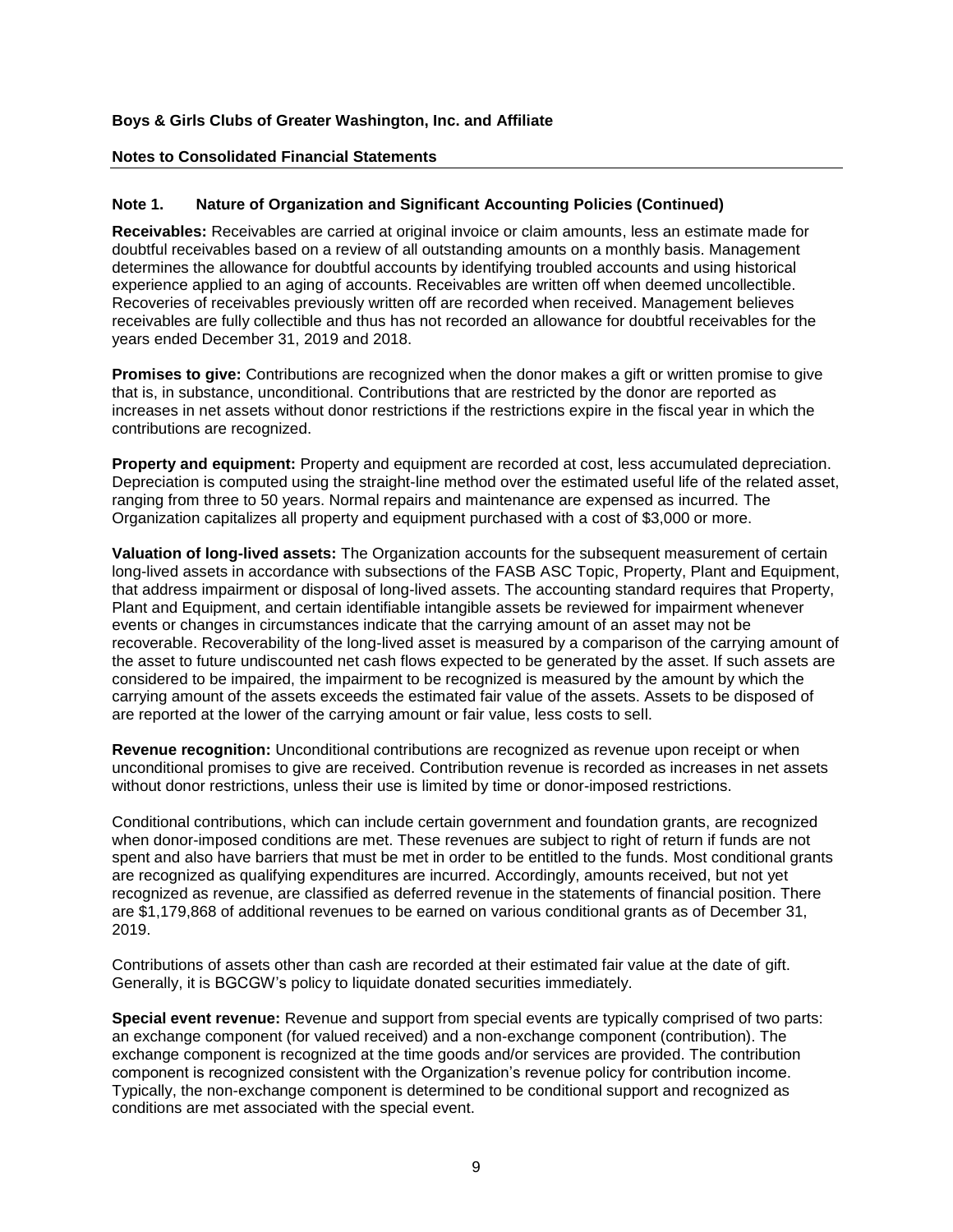### **Notes to Consolidated Financial Statements**

### **Note 1. Nature of Organization and Significant Accounting Policies (Continued)**

**Costs of direct benefits to donors:** Costs of direct benefits to donors include: (1) the venue, entertainment, and refreshments provided to participants at major fund-raising dinners and (2) the refreshments or other items provided to participants at other fund-raising events.

**Program service revenue:** Revenue from fee for service programs are recognized as services are performed. Cash received prior to services being performed are recorded as deferred revenue.

**Functional allocation of expense:** The costs of providing program and supporting services activities have been summarized on a functional basis in the accompanying consolidated financial statements. Accordingly, certain costs have been allocated among the program and supporting services benefited.

**Tax status:** BGCGW and the Foundation are both tax-exempt organizations under Section 501(c)(3) of the IRC and are not considered to be a private foundations. Both entities are exempt from federal taxes on income other than unrelated business income. The Organization did not have any net unrelated business income for the years ended December 31, 2019 and 2018.

The Organization follows the accounting standard on accounting for uncertainty in income taxes, which addresses the determination of whether tax benefits claimed or expected to be claimed on a tax return should be recorded in the consolidated financial statements. Under this guidance, the Organization may recognize the tax benefit from an uncertain tax position only if it is more likely than not that the tax position will be sustained on examination by taxing authorities based on the technical merits of the position. The tax benefits recognized in the consolidated financial statements from such a position are measured based on the largest benefit that has a greater than 50% likelihood of being realized upon ultimate settlement. The guidance on accounting for uncertainty in income taxes also addresses derecognition, classification, interest and penalties on income taxes, and accounting in interim periods.

The Organization files income tax returns in the U.S. federal jurisdiction. As of December 31, 2019 and 2018, there were no material unrecognized/derecognized tax benefits or tax penalties or interest. Generally, the Organization is no longer subject to U.S. federal income tax examinations by tax authorities for years before 2016.

**Use of estimates:** The preparation of consolidated financial statements in conformity with United States generally accepted accounting principles (U.S. GAAP) requires management to make estimates and assumptions that affect the reported amounts of assets and liabilities, the disclosure of contingent assets and liabilities at the date of the consolidated financial statements and the reported amounts of revenue and expenses during the reporting period. Actual results could differ from those estimates.

**Adopted accounting pronouncements:** In June 2018, the FASB issued Accounting Standards Update (ASU) 2018-08, *Not-for-Profit Entities (Topic 958): Clarifying the Scope and the Accounting Guidance for Contributions Received and Contributions Made*. This ASU clarifies the guidance for evaluating whether a transaction is reciprocal (i.e., an exchange transaction) or nonreciprocal (i.e., a contribution) and for distinguishing between conditional and unconditional contributions. The ASU also clarifies the guidance used by entities other than not-for-profits to identify and account for contributions made. The ASU has different effective dates for resource recipients and resource providers. Where the Organization is a resource recipient, the ASU is applicable to contributions received for the fiscal year ended December 31, 2019 and the Organization adopted this amendment on a modified prospective basis. The adoption did not have a material impact on the reported net assets as of January 1, 2018 or December 31, 2019. Where the Organization is a resource provider, the ASU is effective for the fiscal year ending December 31, 2020. The Organization is in the process of evaluating the impact of this new guidance for resource providers but does expect there to be a material impact.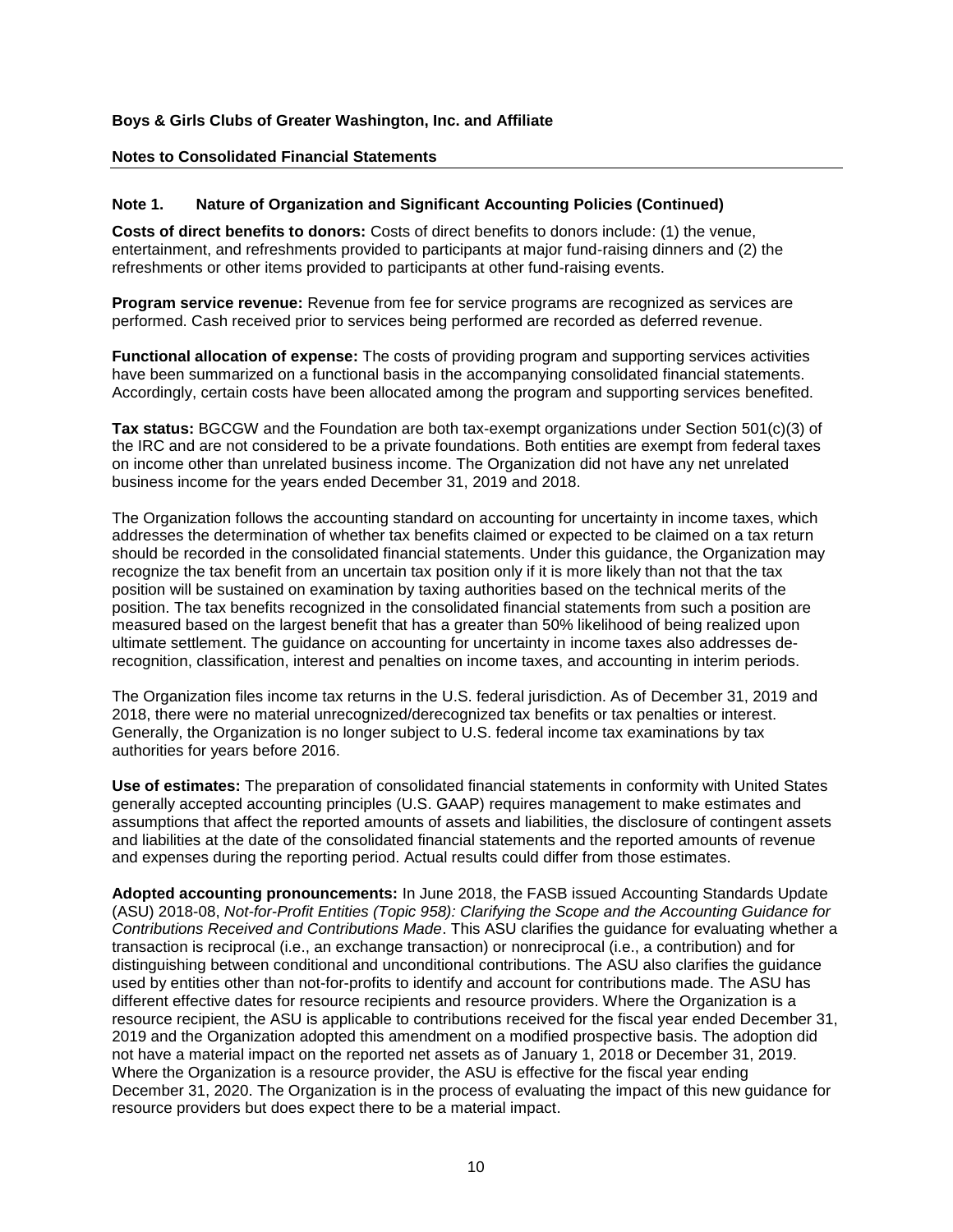### **Notes to Consolidated Financial Statements**

### **Note 1. Nature of Organization and Significant Accounting Policies (Continued)**

In November 2016, the FASB issued ASU 2016-18, *Statement of Cash Flows (Topic 230): Restricted Cash (a consensus of the FASB Emerging Issues Task Force),* which provides guidance on the presentation of restricted cash or restricted cash equivalents in the statements of cash flows. The ASU is effective for the fiscal year ended December 31, 2019. The Organization adopted this accounting standard in the current year using the retrospective transition method.

**Pending accounting pronouncements: I**n May 2014, the FASB issued ASU 2014-09, *Revenue from Contracts with Customers (Topic 606)*. The amendments in this ASU create Topic 606, *Revenue from Contracts with Customers*, and supersede the revenue recognition requirements in Topic 605, *Revenue Recognition*, including most industry-specific revenue recognition guidance throughout the Industry Topics of the ASC. In summary, the core principle of Topic 606 is that an entity recognizes revenue to depict the transfer of promised goods or services to customers in an amount that reflects the consideration to which the entity expects to be entitled in exchange for those goods or services. The amendments in this ASU are effective for the Organization for fiscal years beginning January 1, 2020. The Organization is currently evaluating the impact of the pending adoption of the new standard on its consolidated financial statements.

In February 2016, the FASB issued ASU 2016-02, *Leases (Topic 842)*. The guidance in this ASU supersedes the leasing guidance in Topic 840, Leases. Under the new guidance, lessees are required to recognize lease assets and lease liabilities on the balance sheet for all leases with terms longer than 12 months. Leases will be classified as either finance or operating with classification affecting the pattern of expense recognition in the income statements. The new standard is effective for fiscal years beginning after December 15, 2021, including interim periods within those fiscal years. A modified retrospective transition approach is required for lessees for capital and operating leases existing at, or entered into after, the beginning of the earliest comparative period presented in the financial statements, with certain practical expedients available. The Organization is currently evaluating the impact of the pending adoption of the new standard on the financial statements.

In July 2020, the FASB issued ASU 2020-07, *Not-for-Profit Entities (Topic 958): Presentation and Disclosures by Not-for-Profit Entities for Contributed Nonfinancial Assets*. The amendment is intended to increase transparency of contributed nonfinancial assets for not-for-profit entities through enhancements in presentation and disclosure requirements. Entities will now be required to present contributed nonfinancial assets as a separate line item in the statements of activities, apart from contributions of cash and other financial contributions. Entities will also be required to disclose various information related to contributed nonfinancial assets. ASU 2020-07 is effective for fiscal years beginning after June 15, 2021. The Organization is currently in the process of evaluating the impact of the new accounting guidance on the financial statements.

**Subsequent events:** Subsequent events have been evaluated through April 23, 2021, which is the date the consolidated financial statements were available to be issued.

#### **Note 2. Receivables**

Receivables at December 31, 2019 and 2018 are comprised as follows:

|                                            | 2019          | 2018    |  |
|--------------------------------------------|---------------|---------|--|
| Grants receivable                          | \$<br>793.928 | 646.850 |  |
| Promises to give (all due within one year) | 565,000       |         |  |
|                                            | 1,358,928     | 646,850 |  |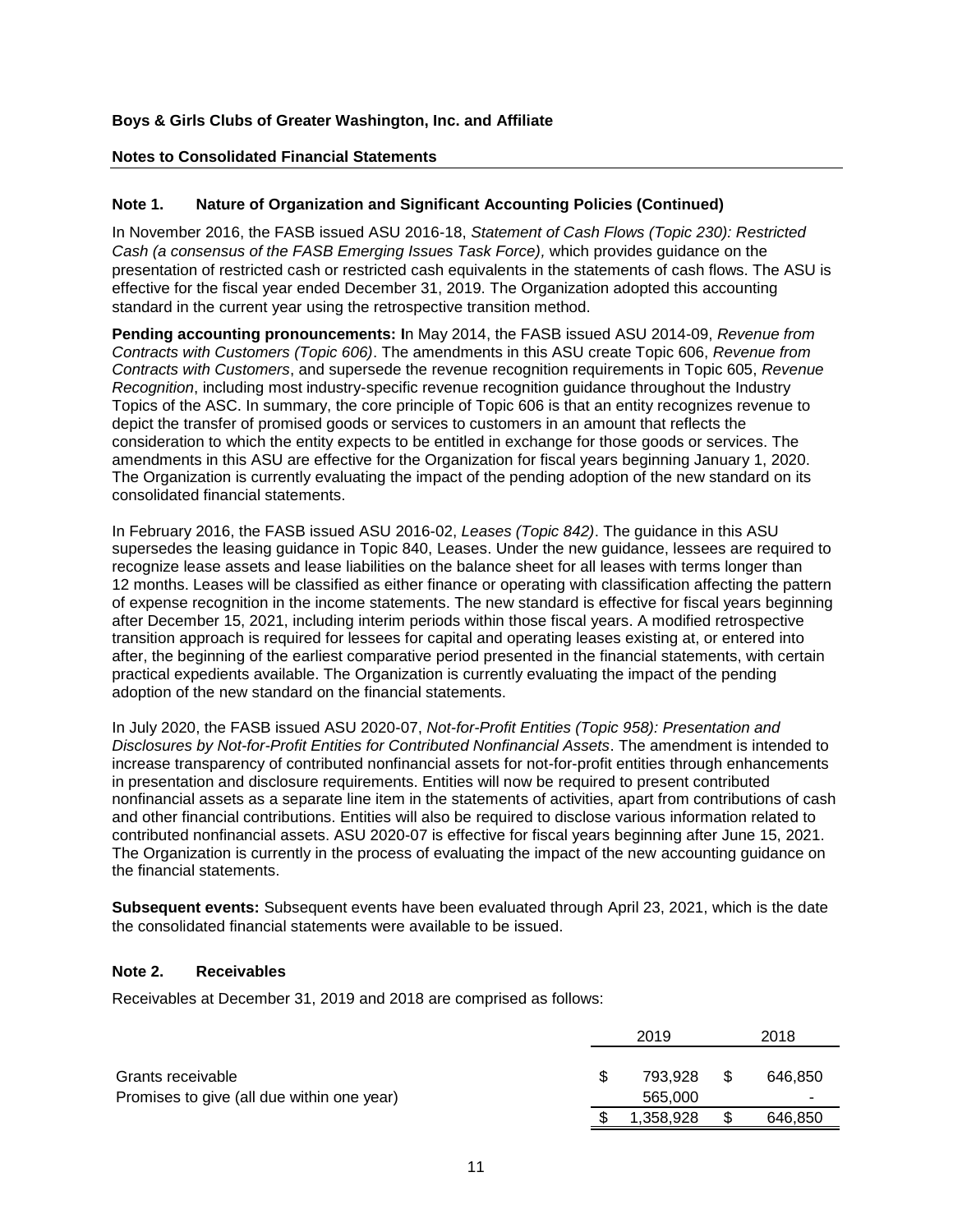### **Notes to Consolidated Financial Statements**

#### **Note 3. Investments**

In accordance with U.S. GAAP, the Organization uses the following prioritized input levels to measure fair value of investments recorded at fair value. The input levels used for valuing investments are not necessarily an indication of risk.

- **Level 1:** Observable inputs that reflect quoted prices for identical assets or liabilities in active markets, such as stock quotes.
- Level 2: Includes inputs other than Level 1 inputs that are directly or indirectly observable in the marketplace, such as yield curves or other market data.
- **Level 3:** Unobservable inputs which reflect the reporting entity's assessment of the assumptions that market participants would use in pricing the asset or liability including assumptions about risk, such as bid/ask spreads and liquidity discounts.

Investments valued using Level 1 inputs include mutual funds and common stocks, the values for which were based on quoted prices for identical assets in active markets.

Investments recorded at cost include cash and cash equivalents. Investments recorded at cost are not required to be classified in one of the levels prescribed by the fair value hierarchy.

Investments at December 31, 2019 and 2018, consist of the following:

|                                       | 2019          | 2018          |
|---------------------------------------|---------------|---------------|
| Investments, at fair value (Level 1): |               |               |
| Mutual funds - equities               | \$<br>694,406 | \$<br>591,310 |
| Mutual funds – fixed income           | 270,171       | 245,055       |
| Common stocks                         | 32,320        | 121,990       |
|                                       | 996.897       | 958,355       |
| Investments, at cost:                 |               |               |
| Cash and cash equivalents             | 188,246       | 64,283        |
|                                       | 1,185,143     | 1,022,638     |

Investment income consisted of the following for the years ended December 31, 2019 and 2018:

|                                     | 2019 |         |   | 2018      |  |  |
|-------------------------------------|------|---------|---|-----------|--|--|
| Realized and unrealized gain (loss) | \$   | 188.961 | S | (63, 220) |  |  |
| Interest and dividends              |      | 49.396  |   | 17.616    |  |  |
| Investment fees                     |      | (5.852) |   | (6,431)   |  |  |
|                                     |      | 232,505 | S | (52,035)  |  |  |

### **Note 4. Related Party Transactions**

**Board support:** During the years ended December 31, 2019 and 2018, members of the Board of Directors collectively supported the Organization in the approximate amount of \$920,800 and \$630,000, respectively.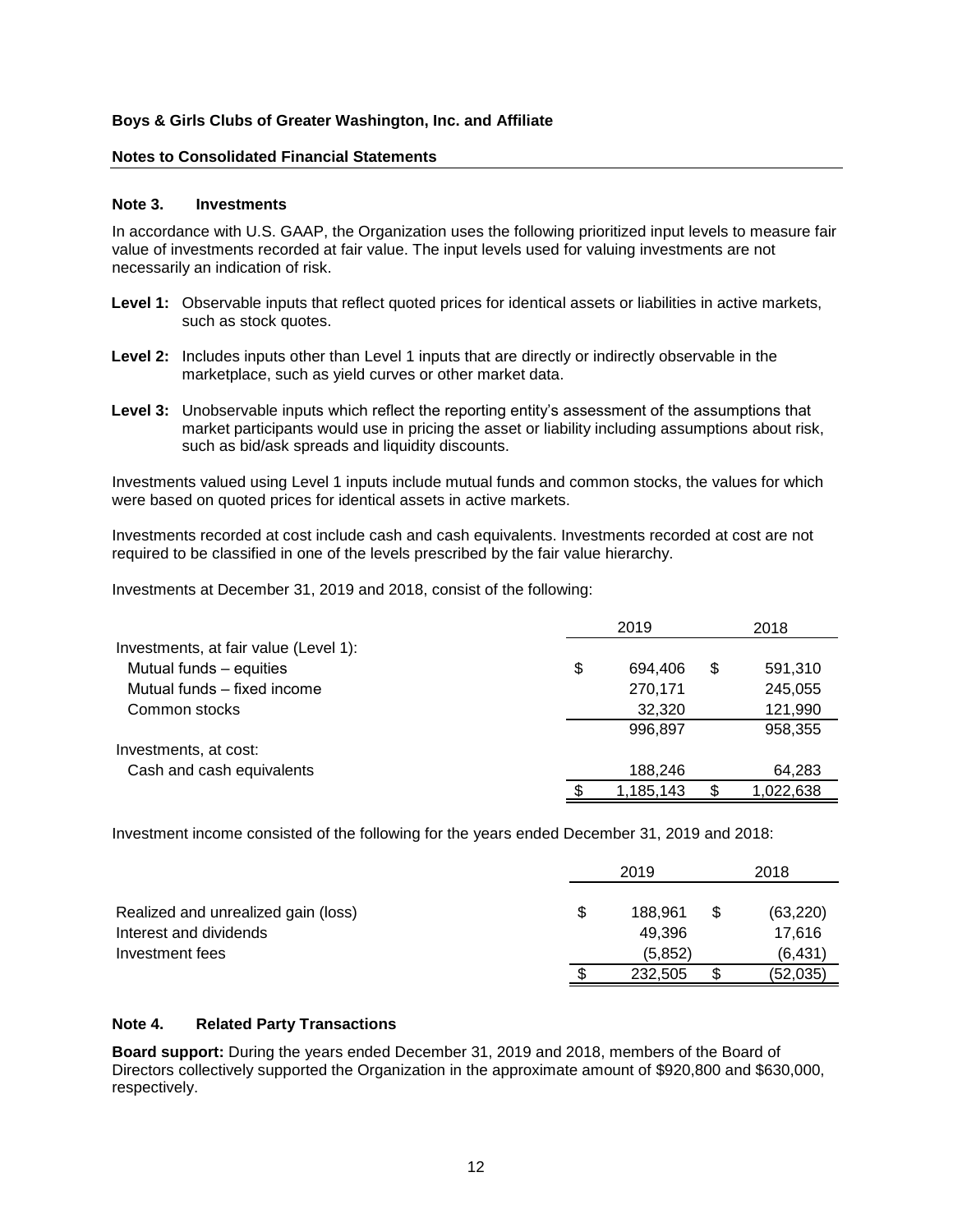### **Notes to Consolidated Financial Statements**

# **Note 5. Property and Equipment**

Property and equipment consisted of the following at December 31, 2019 and 2018:

|                                   |    | 2018         |    |             |
|-----------------------------------|----|--------------|----|-------------|
| Land                              | \$ | 416.851      | \$ | 416,851     |
| Buildings and improvements        |    | 19,103,199   |    | 18,918,756  |
| Furniture, fixtures and equipment |    | 1,402,031    |    | 1,394,879   |
| Automotive equipment              |    | 834.142      |    | 607,232     |
|                                   |    | 21,756,223   |    | 21,337,718  |
| Less accumulated depreciation     |    | (10,623,424) |    | (9,916,472) |
|                                   |    | 11,132,799   |    | 11,421,246  |

# **Note 6. Notes Payable**

**Hylton:** BGCGW has a loan secured by a deed of trust on the improvements made at the Hylton club facility located in Woodbridge, Virginia. The maturity date of the note was to be June 2019. The loan called for monthly payments of principal and interest, at a rate of 4.99%. In addition, the agreement required that BGCGW establish a Payment Reserve Account totaling \$270,000 and stipulated that BGCGW may not access the cash in the account during the term of the note payable. The loan had a balance of \$765,436 at December 31, 2018. On April 22, 2019, the loan was modified which extended the due date to April 17, 2021. The loan had a principal balance of \$747,589 on the modification date. The loan modification maintained the interest rate at 4.99% and calls for 24 monthly fixed payments of \$10,446 and one final payment for the balance of the obligation.

**Martin K. Alloy Club of Manassas:** BGCGW has a loan which is secured by a deed of trust on the improvements made at the Martin K. Alloy Club of Manassas facility located in Manassas, Virginia. The maturity date of the note was to be March 2019. Payments of principal and interest, at a rate of 5.04%, were due monthly. The loan had a balance of \$950,076 at December 31, 2018. On March 6, 2019, the loan was modified which extended the due date to June 2, 2019. On April 22, 2019, the loan was modified which extended the due date to April 17, 2021. The loan had a principal balance of \$934,168 on the modification date. The loan modification maintained the interest rate at 5.04% and calls for 24 monthly fixed payments of \$11,669 and one final payment for the balance of the obligation.

Both modified loans added a prepayment fee of 2% of the principal prepayment if made between April 22, 2019 and April 22, 2020, and a 1% fee if paid off between April 22, 2020 and April 17, 2021.

In December 2020, subsequent to year-end, the Organizations modified both loans by extending the maturity date to August 31, 2021 and lowering the interest rate to 3.45%.

**Guarantee of notes payable:** As a part of previous loan modifications, the Foundation signed an agreement with the lending bank to guarantee the notes payable.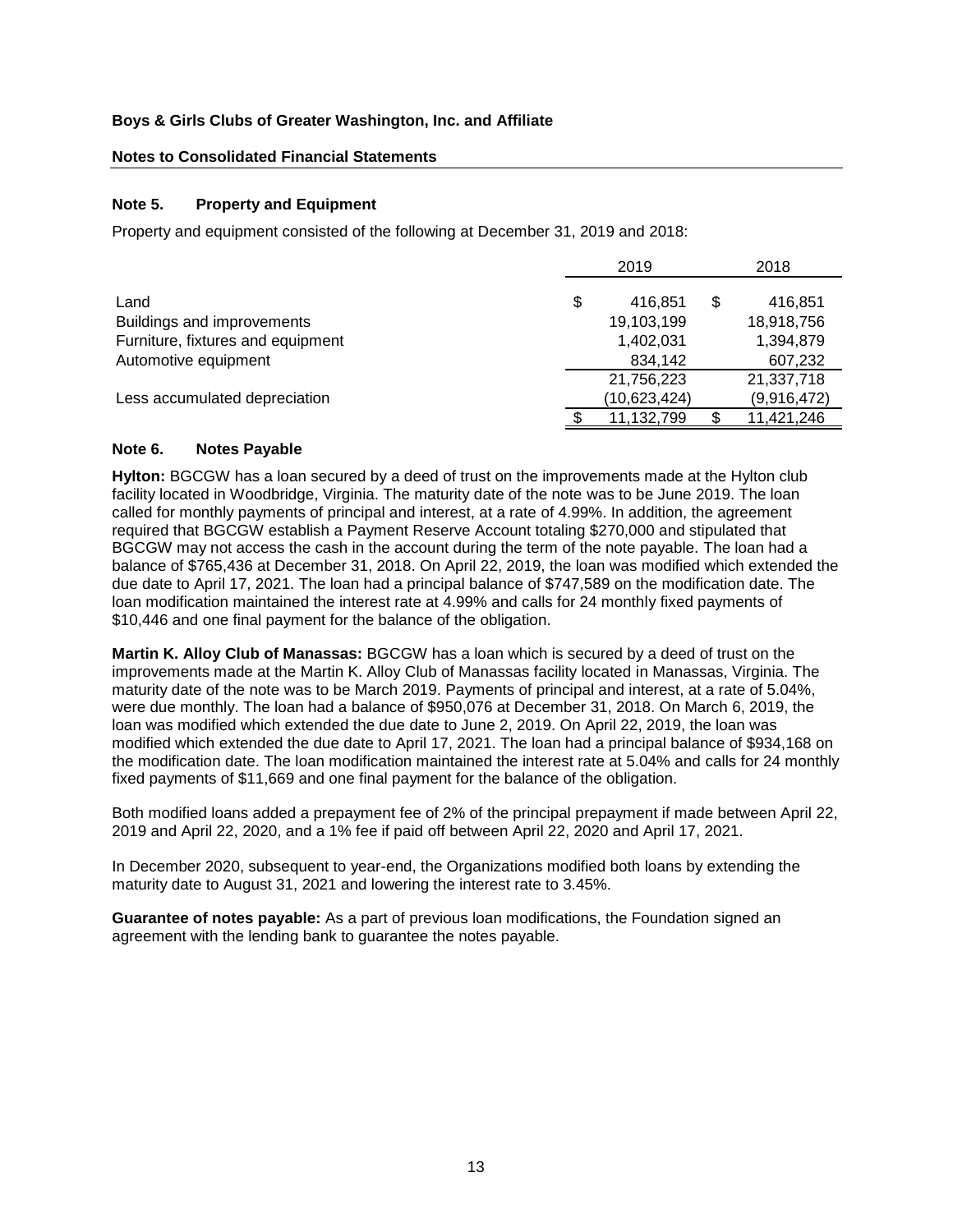# **Notes to Consolidated Financial Statements**

#### **Note 6. Notes Payable (Continued)**

**Covenants:** The terms of both notes originally required compliance with certain financial and nonfinancial covenants, as stipulated in the loan documents. The April 2019 loan modifications suspended compliance with the financial covenants through the new maturity date but still requires the Organization to provide such information to the bank as scheduled.

Future maturities of principal on the notes payable were as follows at December 31, 2019:

|                           | Hylton  | Manassas |         | $\tau$ otal |           |
|---------------------------|---------|----------|---------|-------------|-----------|
| Years ending December 31: |         |          |         |             |           |
| 2020                      | 92.091  |          | 97.121  |             | 189,212   |
| 2021                      | 607.729 |          | 782.309 |             | 1,390,038 |
|                           | 699.820 |          | 879.430 |             | 1.579.250 |

#### **Note 7. Net Assets With Donor Restrictions**

Net assets with donor restrictions consisted of the following at December 31, 2019 and 2018:

|                         | 2019          |    |           |  |
|-------------------------|---------------|----|-----------|--|
| BGCGW:                  |               |    |           |  |
| Purpose                 | \$<br>651,577 | \$ | 1,196,695 |  |
| Time                    | 565,000       |    |           |  |
| Subtotal BGCGW          | 1,216,577     |    | 1,196,695 |  |
|                         |               |    |           |  |
| Foundation:             |               |    |           |  |
| Endowment funds         | 453,624       |    | 438,325   |  |
| Purpose (non-endowment) | 95,834        |    | 105,834   |  |
| Subtotal Foundation     | 549,458       |    | 544,159   |  |
|                         | 1,766,035     |    | 1,740,854 |  |

Net assets with donor restrictions are released from restriction when specified purposes have been fulfilled or when time restrictions expire. Net assets released from restriction consisted of the following for the years ended December 31, 2019 and 2018:

|                            | 2019 |           |    | 2018      |
|----------------------------|------|-----------|----|-----------|
| BGCGW:                     |      |           |    |           |
| Purpose                    |      | 1,234,395 | \$ | 2,482,758 |
| <b>Subtotal BGCGW</b>      |      | 1,234,395 |    | 2,482,758 |
| Foundation:                |      |           |    |           |
| Purpose (non-endowment)    |      | 71,336    |    | 10,000    |
| <b>Subtotal Foundation</b> |      | 71,336    |    | 10,000    |
|                            |      | 1,305,731 |    | 2,492,758 |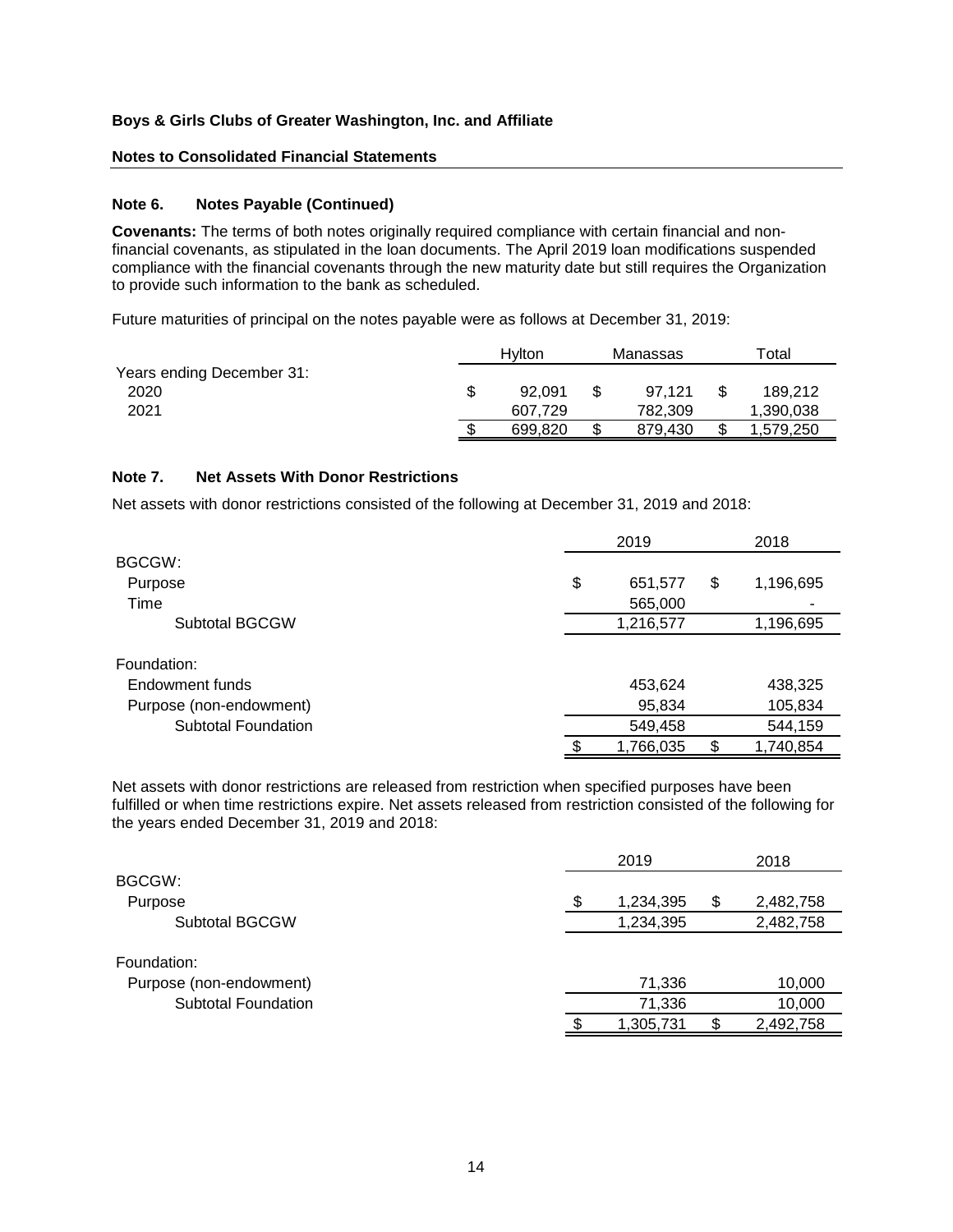### **Notes to Consolidated Financial Statements**

#### **Note 8. Endowments**

The Foundation's endowments include several traditional donor-restricted endowment funds, which are classified within net assets with donor restrictions. Donor-restricted net assets are required by donor stipulation to be maintained in perpetuity by the Foundation and, in some instances, the donors of these funds have restricted the income for specific uses and these are considered purpose restricted. Certain other endowment contributions were received from various sources without restrictions as to the use of income and these are considered time restricted until appropriated for use by the Board of Directors.

**Interpretation of relevant law:** The Board of Directors has interpreted the District of Columbia Uniform Prudent Management of Institutional Funds Act of 2007 (DCUPMIFA) as requiring the preservation of the fair value of the original gift as of the gift date of the donor-restricted endowment funds absent explicit donor stipulations to the contrary. As a result of this interpretation, the Foundation classifies as net assets with donor restrictions: (a) the original value of gifts donated to the endowment, (b) the original value of subsequent gifts to the endowment, and (c) accumulations to the endowment made in accordance with the direction of the applicable donor gift instrument at the time the accumulation is added to the fund. Earnings on endowment funds are also classified as net assets with donor restrictions until those amounts are appropriated for expenditure by the Foundation in a manner consistent with the standard of prudence prescribed by DCUPMIFA.

**Return objectives and risk parameters:** The Foundation's Board of Directors has adopted investment and spending policies for endowment assets that attempt to provide a predictable stream of funding to programs supported by its endowment while seeking to maintain the purchasing power of the endowment assets. Under these policies, as approved by the Board of Directors, endowment assets are invested in a manner that is intended to produce returns higher than specified market indices while assuming a moderate level of risk.

**Strategies employed for achieving objectives:** To satisfy its long-term rate-of-return objectives, the Foundation relies on a total-return strategy in which investment returns are achieved through both capital appreciation (realized and unrealized) and current yield (interest and dividends). The Foundation targets a diversified asset allocation that places a greater emphasis on equity-based investments to achieve its long-term return objectives within prudent risk constraints.

**Spending policy and how the investment objectives relate to spending policy:** The Foundation has a policy of appropriating for distribution each year certain amounts as approved by its Board of Directors in the budget. In establishing this policy, the Foundation considered the long-term expected return on its endowment. This is consistent with the Foundation's objective to maintain the purchasing power of the endowment assets held in perpetuity or for a specified term as well as to provide additional real growth through new gifts and investment return.

**Funds with deficiencies:** From time to time, the fair value of assets associated with individual donorrestricted endowment funds may fall below the level that the donor originally contributed as an endowment fund to the Foundation. The Foundation had no funds with deficiencies for the years ending December 31, 2019 and 2018.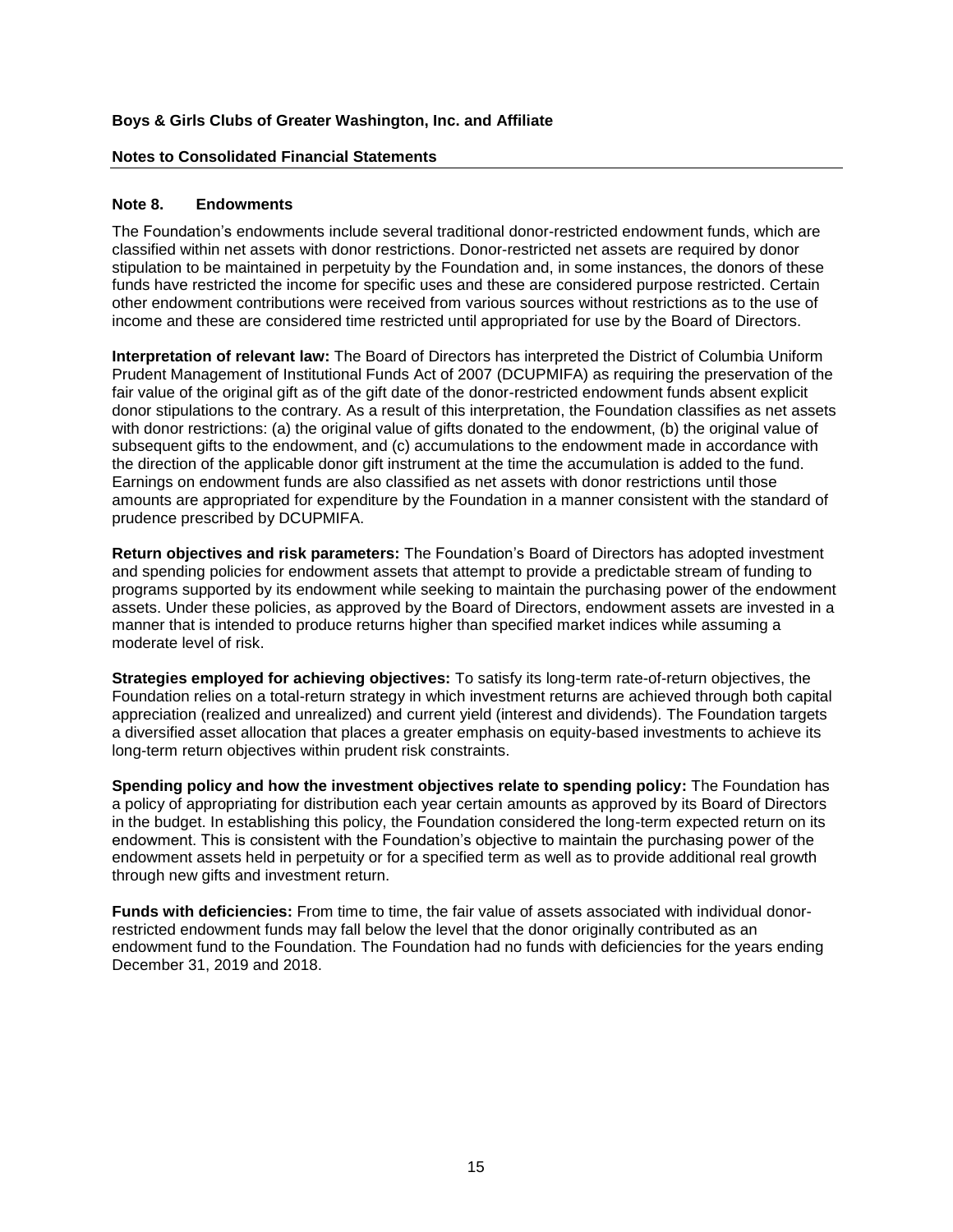# **Notes to Consolidated Financial Statements**

# **Note 8. Endowments (Continued)**

Endowment net assets by donor-restricted fund consist of the following at December 31, 2019 and 2018:

|                                                             | 2019 |         |                         |              |    |         |  |  |
|-------------------------------------------------------------|------|---------|-------------------------|--------------|----|---------|--|--|
|                                                             |      | Corpus  |                         | Appreciation |    | Total   |  |  |
| Purpose restricted:                                         |      |         |                         |              |    |         |  |  |
| Harry F. Duncan Foundation, Inc.<br>Charles E. Smith Trust* | \$   | 50,000  | \$                      | 104,308      | \$ | 154,308 |  |  |
| Henry Parsons Erwin Scholarship Fund                        |      | 11,000  |                         | 17,507       |    | 28,507  |  |  |
| Sidney L. Hechinger Scholarship Fund                        |      | 2,885   |                         | 4,878        |    | 7,763   |  |  |
|                                                             |      | 63,885  |                         | 126,693      |    | 190,578 |  |  |
| Time restricted:                                            |      |         |                         |              |    |         |  |  |
| F. Elwood Davis Fund                                        |      | 89,406  |                         | 40,058       |    | 129,464 |  |  |
| Harry F. Duncan Foundation, Inc.                            |      | 50,000  |                         | 39,782       |    | 89,782  |  |  |
| William R. Winslow Trust                                    |      | 22,000  |                         | 17,505       |    | 39,505  |  |  |
| Franklin Marsh Fund                                         |      | 1,744   |                         | 1,387        |    | 3,131   |  |  |
| Ernest E. Norris Fund                                       |      | 648     |                         | 516          |    | 1,164   |  |  |
|                                                             |      | 163,798 |                         | 99,248       |    | 263,046 |  |  |
|                                                             | \$   | 227,683 | \$                      | 225,941      | \$ | 453,624 |  |  |
|                                                             |      |         |                         | 2018         |    |         |  |  |
|                                                             |      | Corpus  |                         | Appreciation |    | Total   |  |  |
| Purpose restricted:                                         |      |         |                         |              |    |         |  |  |
| Harry F. Duncan Foundation, Inc.                            | \$   | 50,000  | \$                      | 81,344       | \$ | 131,344 |  |  |
| Charles E. Smith Trust*                                     |      | 27,974  |                         | 24,234       |    | 52,208  |  |  |
| Henry Parsons Erwin Scholarship Fund                        |      | 11,000  |                         | 13,265       |    | 24,265  |  |  |
| Sidney L. Hechinger Scholarship Fund                        |      | 2,885   |                         | 3,723        |    | 6,608   |  |  |
|                                                             |      | 91,859  |                         | 122,566      |    | 214,425 |  |  |
| Time restricted:                                            |      |         |                         |              |    |         |  |  |
| F. Elwood Davis Fund                                        |      | 89,406  |                         | 20,791       |    | 110,197 |  |  |
| Harry F. Duncan Foundation, Inc.                            |      | 50,000  |                         | 26,421       |    | 76,421  |  |  |
| William R. Winslow Trust                                    |      | 22,000  |                         | 11,626       |    | 33,626  |  |  |
| <b>Franklin Marsh Fund</b>                                  |      | 1,744   |                         | 921          |    | 2,665   |  |  |
| Ernest E. Norris Fund                                       |      | 648     |                         | 343          |    | 991     |  |  |
|                                                             |      | 163,798 |                         | 60,102       |    | 223,900 |  |  |
|                                                             | \$   | 255,657 | $\overline{\mathbf{e}}$ | 182,668      | \$ | 438,325 |  |  |

 The Charles E. Smith Trust established an endowment fund to support Camp Brown, which was sold in February 2016. In October 2019, the donor released all restrictions on this gift.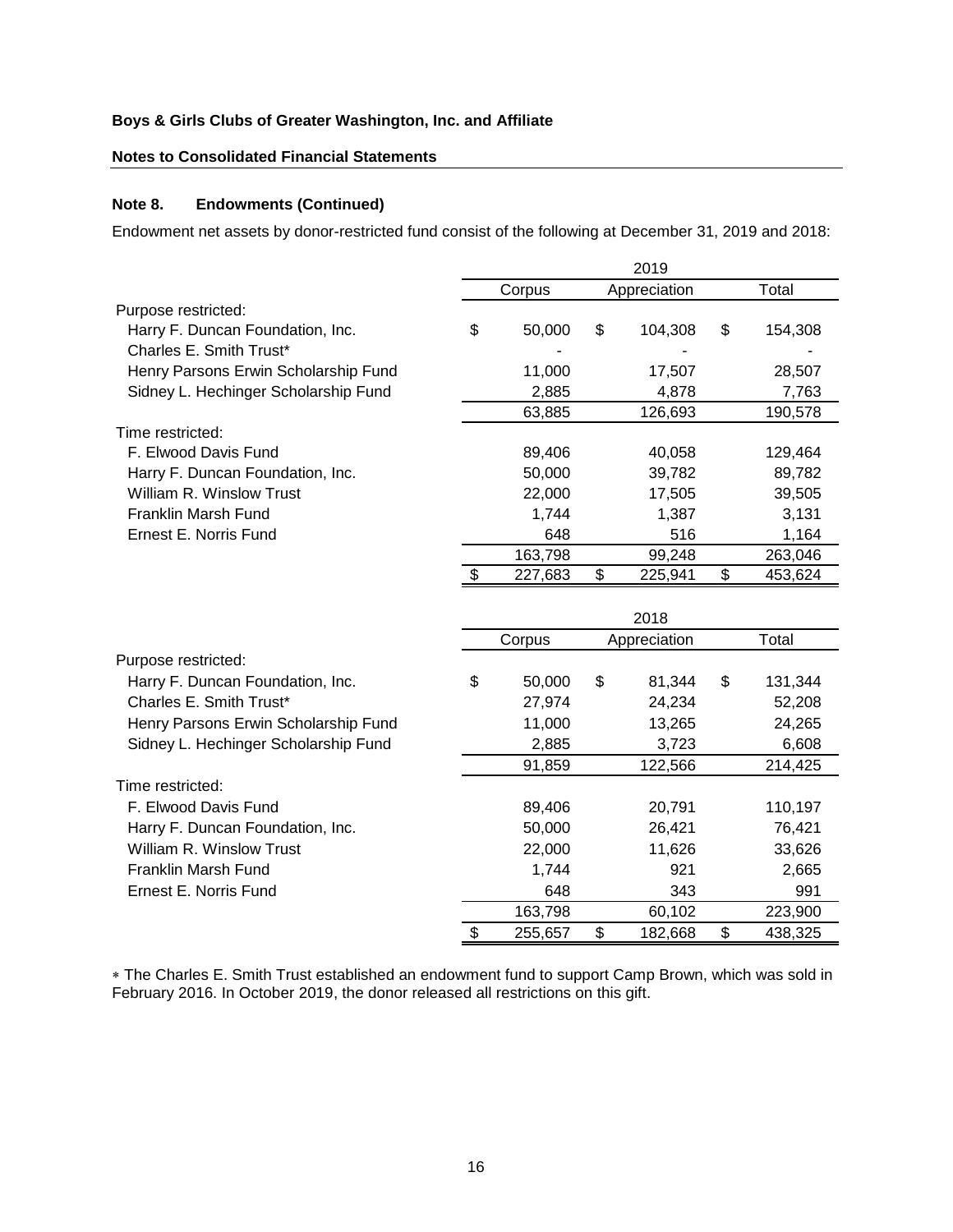### **Notes to Consolidated Financial Statements**

### **Note 8. Endowments (Continued)**

Changes in endowment net assets consisted of the following for the years ending December 31, 2019 and  $2018$ 

|                                                                 |   | Corpus    | Appreciation              | Total                      |
|-----------------------------------------------------------------|---|-----------|---------------------------|----------------------------|
| December 31, 2017<br>Investment return (loss)<br>Appropriations | S | 255,657   | \$<br>201,258<br>(18,590) | \$<br>456,915<br>(18, 590) |
| December 31, 2018<br>Investment return                          |   | 255,657   | 182,668<br>76,635         | 438,325<br>76,635          |
| Donor releases<br>Appropriations                                |   | (27, 974) | (33, 362)                 | (61, 336)                  |
| December 31, 2019                                               |   | 227,683   | 225,941                   | 453,624                    |

### **Note 9. In-Kind Contributions**

**Recorded amounts:** Donated services are recognized as contributions and expensed in accordance with U.S. GAAP, if the services: (a) create or enhance non-financial assets or (b) require specialized skills, are performed by people with those skills, and would otherwise be purchased by the Organization.

Donated goods are recorded at the estimated fair value of the goods provided to the Organization. Donated long-lived assets are recognized as contributions and capitalized within property and equipment.

The Organization had no recorded in-kind contributions for the years ending December 31, 2019 and 2018.

**Unrecorded amounts:** The Organization uses certain club facilities on a rent-free basis. Management has determined that no objective basis is available to measure the fair value of the rental of such facilities. Thus, an amount for donated facilities has not been recorded.

The Organization receives donated services from the District of Columbia Metropolitan Police Department in the form of police officers acting as program staff at a number of the Organization's D.C. club facilities. Although such services are important to the mission of the Organization, the services donated by the police officers do not require specialized skills as defined by U.S. GAAP and are, therefore, not recorded in the consolidated financial statements.

The Organization relies on contributions of both time and expertise from its pool of adult volunteers. In particular, volunteers work on the Organization's programs and fund-raising activities. The Organization's volunteers donate many hours of service, the total value of which cannot be easily calculated or estimated, yet these volunteers contribute significantly to the work, impact and success of the Organization. These volunteer services have not been reflected in the accompanying consolidated financial statements because the volunteer services provided do not meet the criteria necessary for recognition.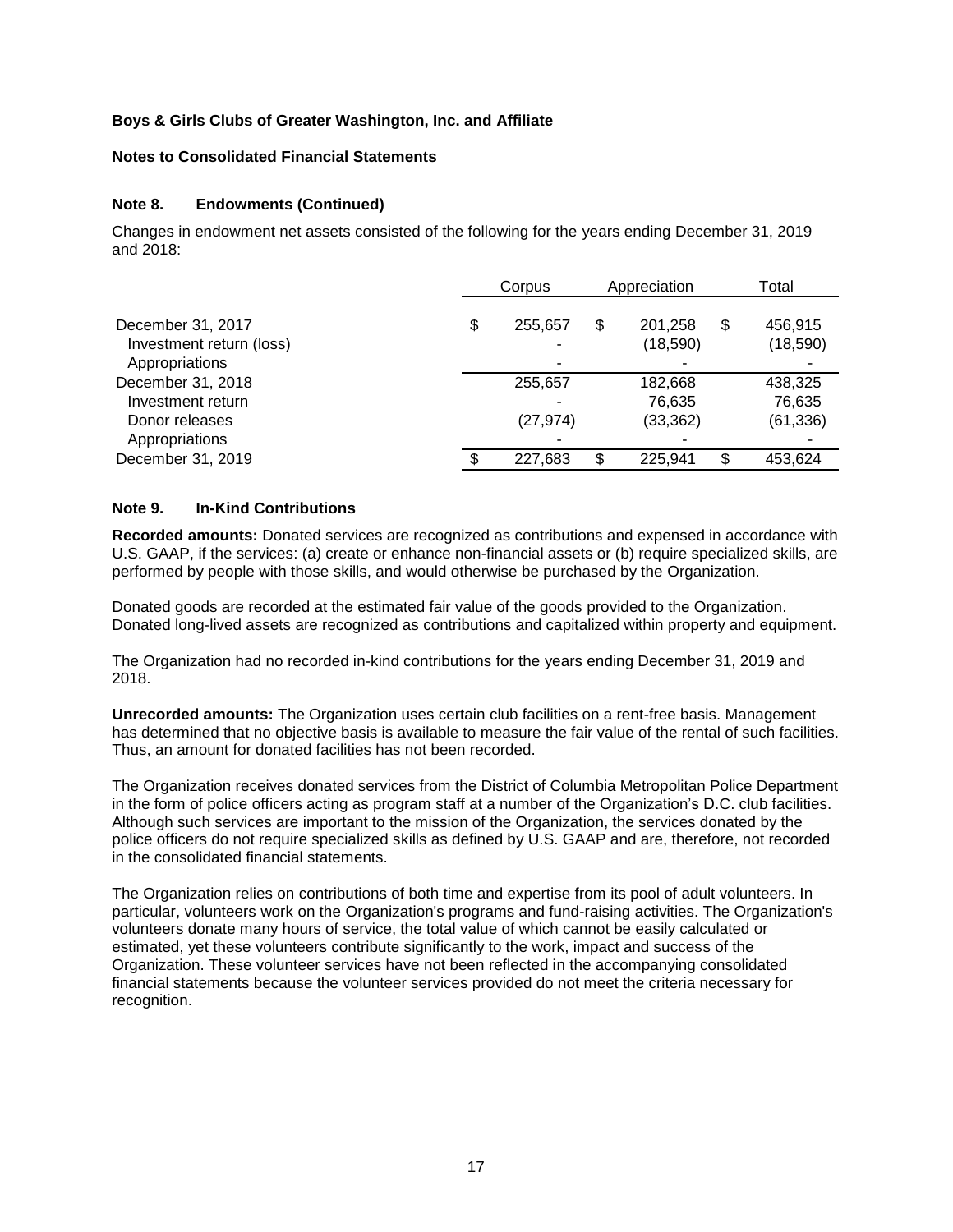### **Notes to Consolidated Financial Statements**

### **Note 10. Retirement Plans**

BGCGW has adopted the Boys & Girls Club of America Master Pension Plan and Trust Standardized Plan (the Plan). The Plan is a defined contribution savings plan for employees who meet age and length of service requirements. BGCGW contributes 5% of eligible employees' salaries to the Plan. BGCGW's contributions to the Plan totaled \$215,123 and \$154,973 for the years ended December 31, 2019 and 2018, respectively. The assets of the Plan are held in a trust for the benefit of participants and are not included in the consolidated financial statements.

BGCGW also maintains a 403(b) elective deferral only retirement plan, which covers all eligible employees. The plan is entirely employee funded through elective deferrals. The assets of the plan are held in a trust for the benefit of participants and are not included in the consolidated financial statements.

# **Note 11. Commitments and Contingencies**

**Leases:** BGCGW leases club space within the Town Hall Entertainment Arts Recreation Center (THE ARC) in Washington, D.C. The lease expires in 2101 and the lease agreement stipulates that the landlord will maintain and care for the property over the term of the lease. At the beginning of the lease, BGCGW prepaid the total rent due in accordance with the term of the lease. As a result, no future minimum lease payments are required under the terms of the lease. Prepaid rent of \$2,451,124 and \$2,481,557 at December 31, 2019 and 2018, respectively, has been recorded to reflect the future benefit over the term of the lease. BGCGW also leases other facilities on short-term lease agreements. Rent expense for all leases totaled \$266,730 and \$285,221 for the years ended December 31, 2019 and 2018, respectively.

**Government grants:** Amounts received or receivable from government agencies under various grants are subject to audit and adjustment by the government agencies. The amount of expenditures which may be potentially disallowed cannot be determined at this time, and management expects such amounts, if any, to be immaterial. Since total federal expenditures were less than \$750,000, the single audit requirement in accordance with Title 2 U.S. Code of Federal Regulations Part 200, Uniform Administrative Requirements, Cost Principles and Audit Requirements for Federal Awards (Uniform Guidance) was not applicable for the years ended December 31, 2019 and 2018.

**Litigation:** On occasion, BGCGW may be named as a defendant in a lawsuit resulting from activities related to its normal operations. In the opinion of management, resolution of such matters will not have a material adverse effect on the consolidated financial statements of the Organization.

**Geographic diversity:** BGCGW operates programs and facilities in the District of Columbia, Maryland and Virginia. The geographic diversity of BGCGW's operations is impacted by certain localized events, such as economic hardship or changes in population demographics that may occur faster than BGCGW can adapt to such conditions.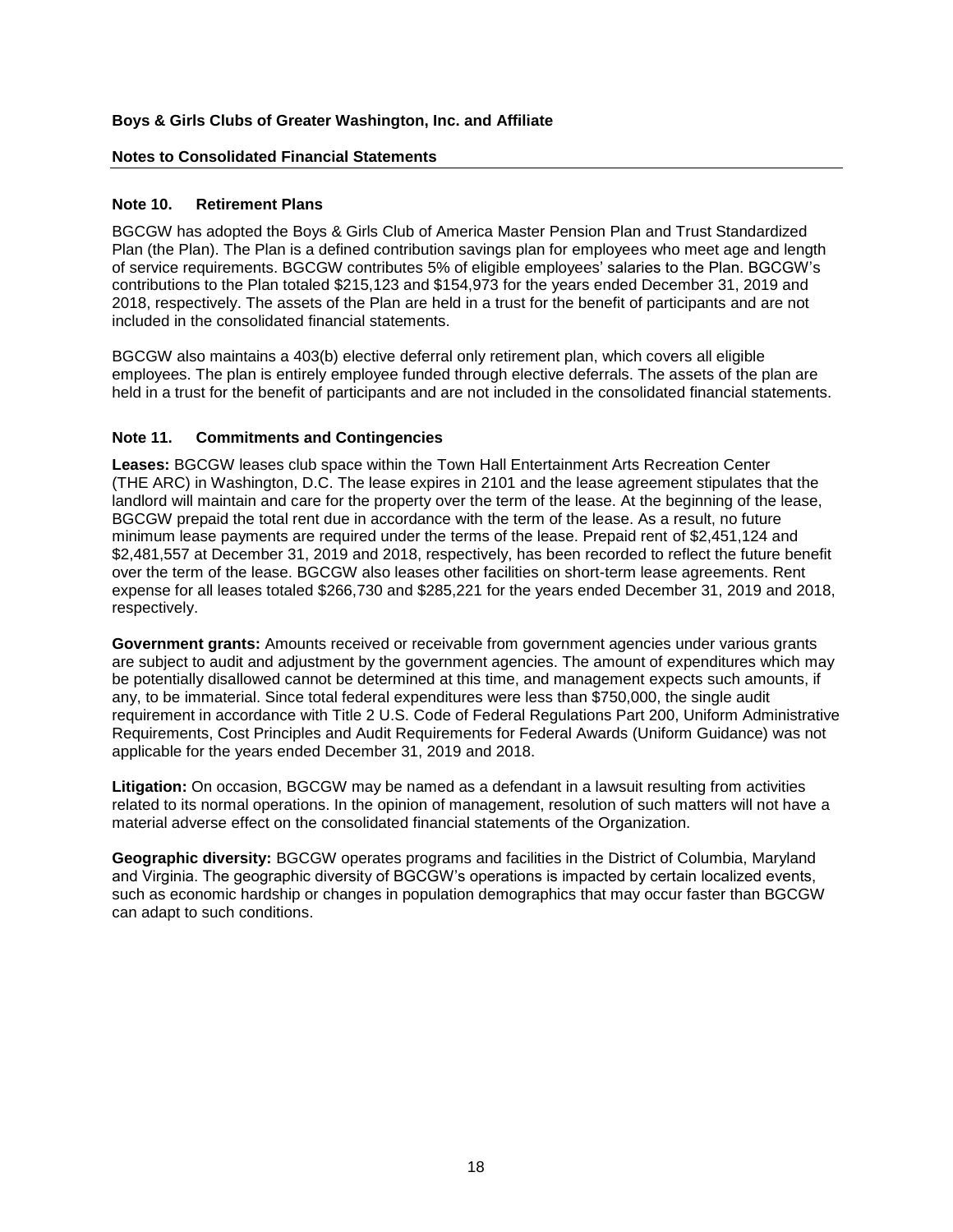### **Notes to Consolidated Financial Statements**

### **Note 12. Liquidity and Availability of Financial Assets**

The Organization regularly monitors liquidity required to meet its annual operating needs and other contractual commitments while also striving to maximize the return on investment of its funds not required for annual operations. Financial assets available for general expenditure, that is, without donor or other restrictions limiting their use, within one year of the consolidated balance sheet date, comprise the following:

|                                                            | 2019            | 2018            |
|------------------------------------------------------------|-----------------|-----------------|
| Cash and cash equivalents                                  | \$<br>1,774,714 | \$<br>2,608,496 |
| Investments                                                | 1,185,143       | 1,022,638       |
| Restricted cash                                            | 270,000         | 270,000         |
| Accounts receivable                                        | 1,358,928       | 646,850         |
| Total financial assets available                           | 4,588,785       | 4,547,984       |
| Donor restricted net assets not available within one year: |                 |                 |
| Restricted cash                                            | 270,000         | 270,000         |
| Net assets with donor restrictions                         | 1,766,035       | 1,740,854       |
|                                                            | 2,036,035       | 2,010,854       |
| Total financial assets available to meet cash needs        |                 |                 |
| for general expenditures within one year                   | 2,552,750       | 2,537,130       |
|                                                            |                 |                 |

### **Note 13. Subsequent Events**

On January 30, 2020, the World Health Organization declared the coronavirus outbreak a "Public Health Emergency of International Concern" and on March 11, 2020, declared it to be a pandemic. Actions taken around the world to help mitigate the spread of the coronavirus include restrictions on travel, and quarantines in certain areas, and forced closures for certain types of public places and businesses. The coronavirus and actions taken to mitigate the spread of it have had and are expected to continue to have an adverse impact on the economies and financial markets of many countries, including the geographical area in which the Organization operates. It is unknown how long the adverse conditions associated with the coronavirus will last and what the complete financial effect will be to the Organization. The continued spread of COVID-19 could adversely impact the Organization's operations and may have a material adverse effect on the financial condition of the Organization.

On April 17, 2020, the Organization received a loan in the amount of \$1,320,600 from a financial institution under the Paycheck Protection Program (PPP). On the face, the note bears interest at 1% per annum and payments deferred until month 7. For months 8 through 24, payments of principal and interest are due monthly until maturity of April 17, 2022. Under PPP, amounts may be forgiven if the Organization utilizes the funds in a certain manner or a specified period of time. The Small Business Administration formally approved loan forgiveness of this PPP loan in April 2021.

On March 16, 2021, the Organization received a 2nd loan in the amount of \$1,320,600 from a financial institution under the PPP. On the face, the note bears interest at 1% per annum and payments deferred until month 7. For months 8 through 24, payments of principal and interest are due monthly until the maturity of March 16, 2026. The Organization expects to take advantage of the forgiveness option to the fullest extent allowed under PPP.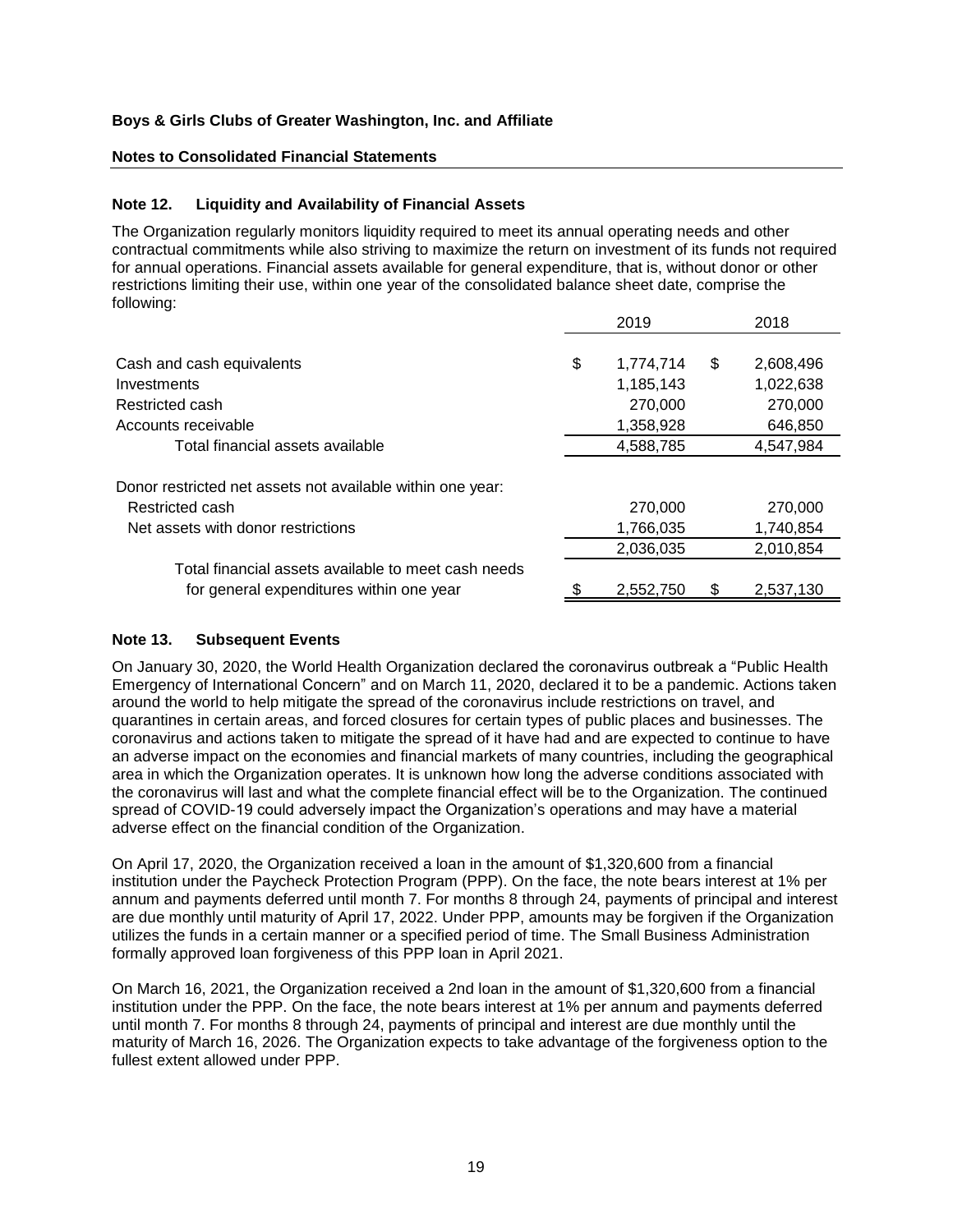### **Notes to Consolidated Financial Statements**

# **Note 13. Subsequent Events (Continued)**

Due to the economic uncertainty created by the COVID-19 Pandemic, the organization also secured an Economic Injury Disaster Loan April 19, 2020, administered by the Small Business Administration. The full value of the loan is \$500,000 and accrues interest at the rate of 2.75% per annum. Monthly installment payments will begin 12 months from initial date of the promissory note and will continue until maturity of the note April 19, 2050.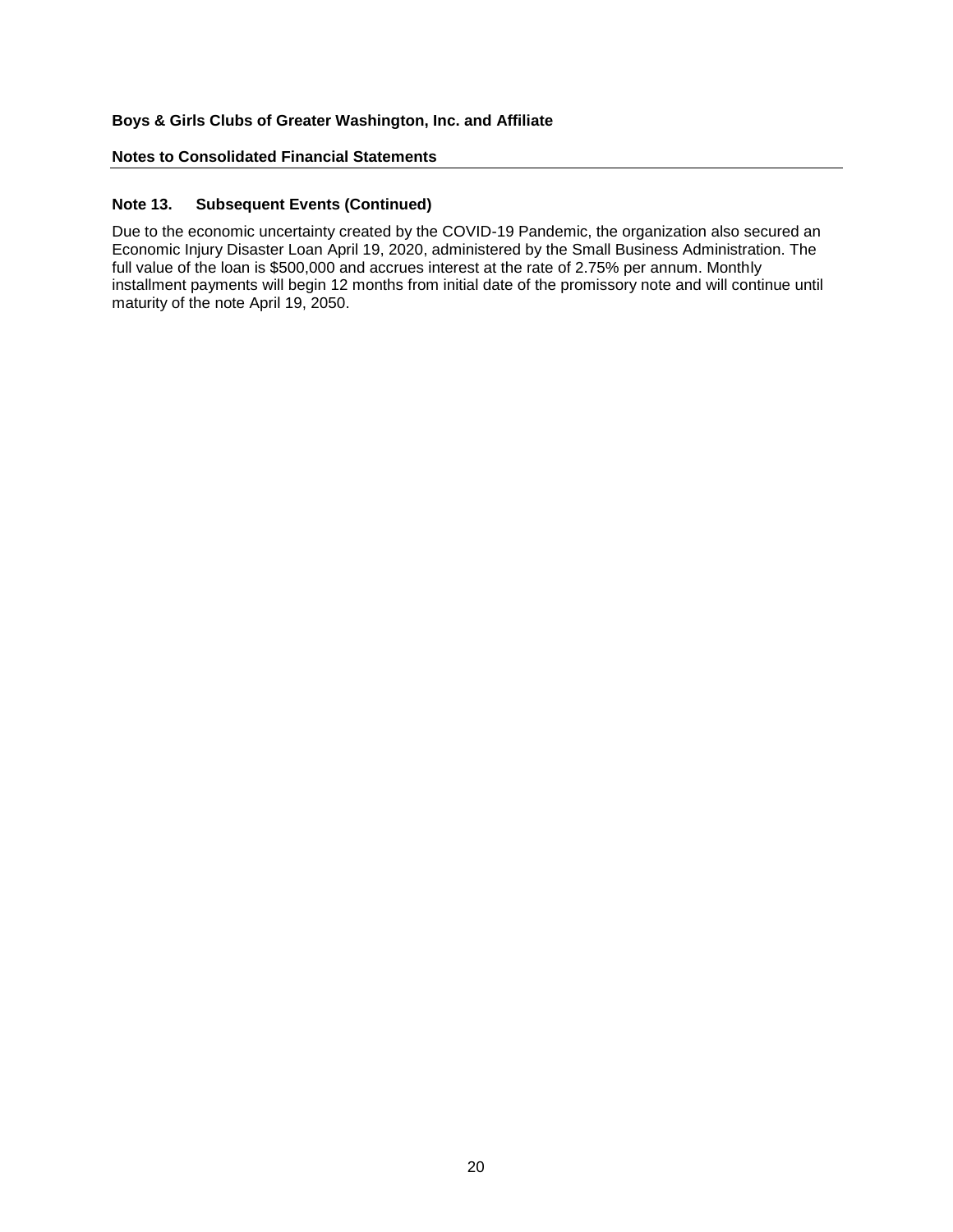

**RSM US LLP** 

#### **Independent Auditor's Report on the Supplementary Information**

Board of Directors Boys & Girls Clubs of Greater Washington, Inc.

We have audited the consolidated financial statements of Boys & Girls Clubs of Greater Washington and Affiliate (the Organization) as of and for the years ended December 31, 2019 and 2018, and have issued our report thereon, which contains an unmodified opinion on those consolidated financial statements. See page 1. Our audit was conducted for the purpose of forming an opinion on the consolidated financial statements as a whole. The consolidating information is presented for purposes of additional analysis rather than to present the financial position and results of activities of the individual entities and is not a required part of the consolidated financial statements. Such information is the responsibility of management and was derived from and relates directly to the underlying accounting and other records used to prepare the consolidated financial statements. The information has been subjected to the auditing procedures applied in the audit of the consolidated financial statements and certain additional procedures, including comparing and reconciling such information directly to the underlying accounting and other records used to prepare the consolidated financial statements or to the consolidated financial statements themselves, and other additional procedures in accordance with auditing standards generally accepted in the United States of America. In our opinion, the information is fairly stated in all material respects in relation to the consolidated financial statements as a whole.

RSM US LLP

Washington, D.C. April 23, 2021

THE POWER OF BEING UNDERSTOOD AUDIT | TAX | CONSULTING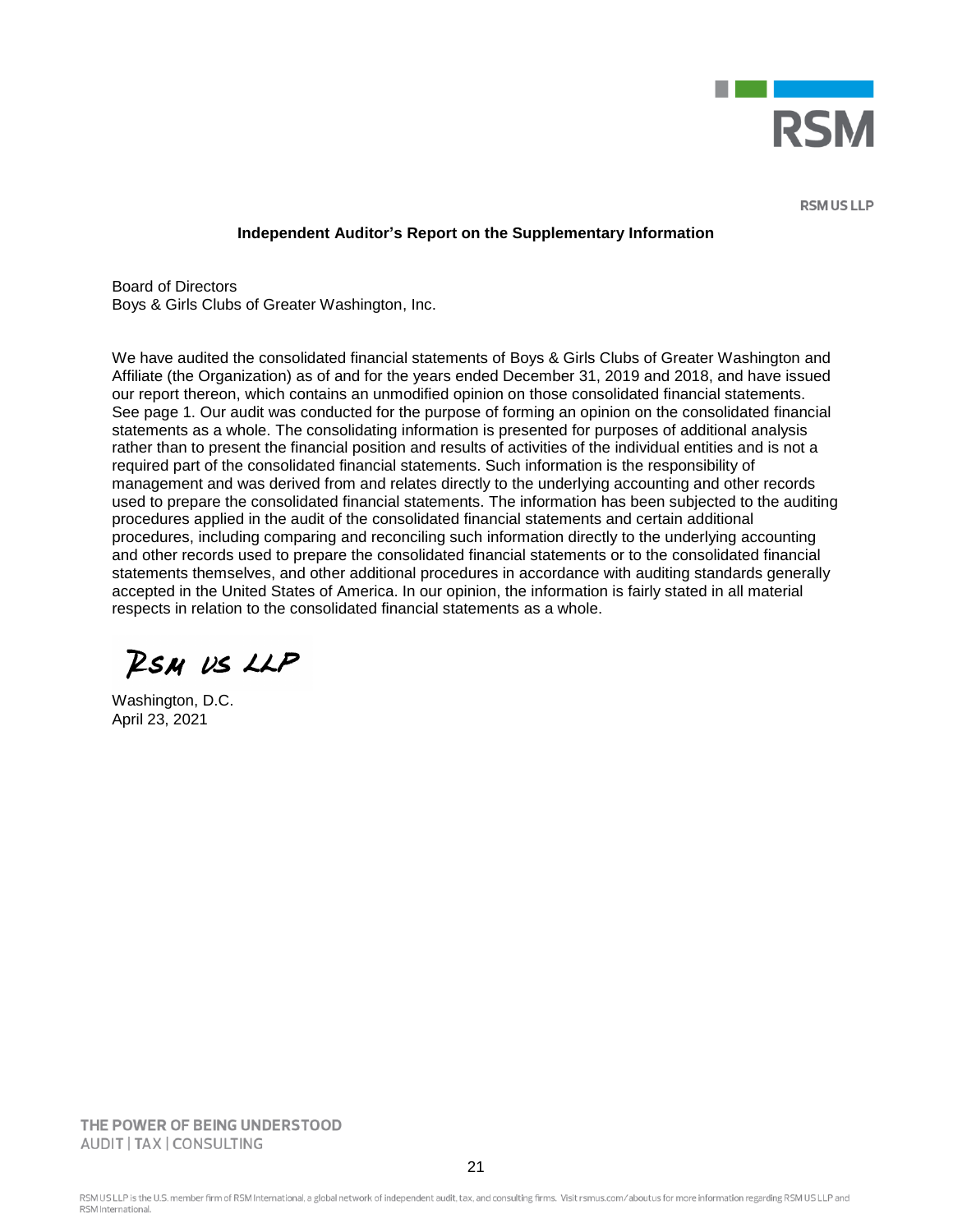**Consolidating Statement of Financial Position December 31, 2019** 

|                                         |    | <b>BGCGW</b> | <b>Foundation</b> |           | <b>Eliminations</b> |  |    | <b>Total</b> |
|-----------------------------------------|----|--------------|-------------------|-----------|---------------------|--|----|--------------|
| <b>Assets</b>                           |    |              |                   |           |                     |  |    |              |
| Cash and cash equivalents               | \$ | 1,774,714    | \$                |           | \$                  |  | \$ | 1,774,714    |
| Restricted cash                         |    | 270,000      |                   |           |                     |  |    | 270,000      |
| Investments                             |    | 110,308      |                   | 1,074,835 |                     |  |    | 1,185,143    |
| Receivables, net                        |    | 1,358,928    |                   |           |                     |  |    | 1,358,928    |
| Deposits and other assets               |    | 121,007      |                   |           |                     |  |    | 121,007      |
| Prepaid rent                            |    | 2,451,124    |                   |           |                     |  |    | 2,451,124    |
| Property and equipment, net             |    | 11,132,799   |                   |           |                     |  |    | 11,132,799   |
| <b>Total assets</b>                     |    | \$17,218,880 | S.                | 1,074,835 | \$                  |  |    | \$18,293,715 |
| <b>Liabilities and Net Assets</b>       |    |              |                   |           |                     |  |    |              |
| Liabilities:                            |    |              |                   |           |                     |  |    |              |
| Accounts payable and accrued expenses   | S  | 1,329,943    | \$                |           | S                   |  | S  | 1,329,943    |
| Deferred revenue                        |    | 99,455       |                   |           |                     |  |    | 99,455       |
| Notes payable                           |    | 1,579,250    |                   |           |                     |  |    | 1,579,250    |
| <b>Total liabilities</b>                |    | 3,008,648    |                   |           |                     |  |    | 3,008,648    |
| Net assets:                             |    |              |                   |           |                     |  |    |              |
| Without donor restrictions:             |    | 12,993,655   |                   | 525,377   |                     |  |    | 13,519,032   |
| With donor restrictions                 |    | 1,216,577    |                   | 549,458   |                     |  |    | 1,766,035    |
| <b>Total net assets</b>                 |    | 14,210,232   |                   | 1,074,835 |                     |  |    | 15,285,067   |
| <b>Total liabilities and net assets</b> |    | \$17,218,880 | S                 | 1,074,835 | \$                  |  |    | \$18,293,715 |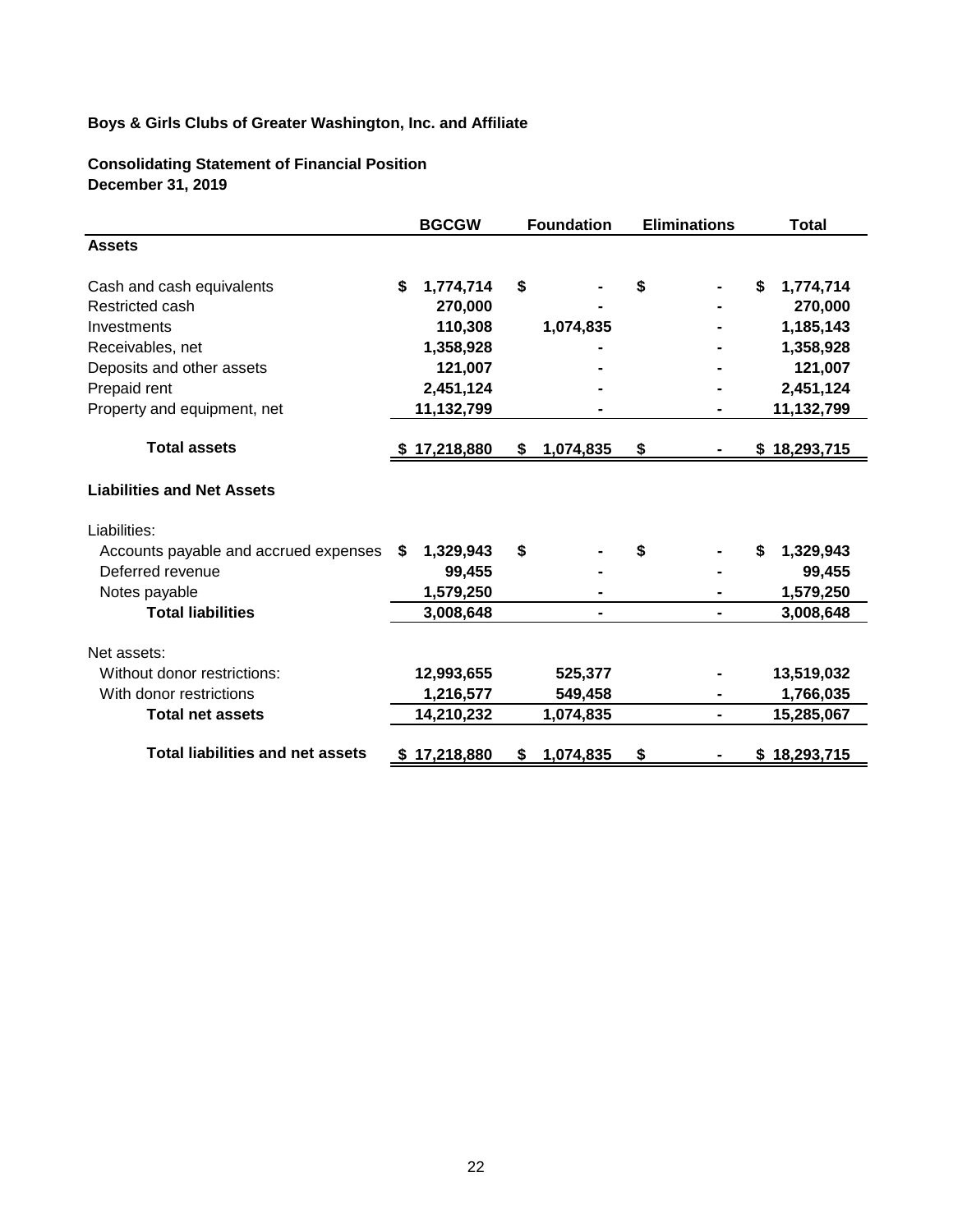**Consolidating Statement of Financial Position December 31, 2018**

|                                         | <b>BGCGW</b>    | Foundation    |    | Eliminations             |     | Total        |
|-----------------------------------------|-----------------|---------------|----|--------------------------|-----|--------------|
| <b>Assets</b>                           |                 |               |    |                          |     |              |
| Cash and cash equivalents               | \$<br>2,608,496 | \$            | \$ |                          | \$. | 2,608,496    |
| Restricted cash                         | 270,000         |               |    |                          |     | 270,000      |
| Investments                             | 124,998         | 897,640       |    |                          |     | 1,022,638    |
| Receivables, net                        | 646,850         |               |    |                          |     | 646,850      |
| Deposits and other assets               | 107,983         |               |    |                          |     | 107,983      |
| Prepaid rent                            | 2,481,557       |               |    |                          |     | 2,481,557    |
| Property and equipment, net             | 11,421,246      |               |    |                          |     | 11,421,246   |
| <b>Total assets</b>                     | 17,661,130      | \$<br>897,640 | \$ |                          |     | \$18,558,770 |
| <b>Liabilities and Net Assets</b>       |                 |               |    |                          |     |              |
| Liabilities:                            |                 |               |    |                          |     |              |
| Accounts payable and accrued expenses   | \$<br>1,069,072 | \$<br>9,000   | \$ |                          | \$  | 1,078,072    |
| Deferred revenue                        |                 |               |    |                          |     |              |
| Notes payable                           | 1,715,512       |               |    |                          |     | 1,715,512    |
| <b>Total liabilities</b>                | 2,784,584       | 9,000         |    | $\overline{\phantom{m}}$ |     | 2,793,584    |
| Net assets:                             |                 |               |    |                          |     |              |
| Without donor restrictions:             | 13,679,851      | 344,481       |    |                          |     | 14,024,332   |
| With donor restrictions                 | 1,196,695       | 544,159       |    |                          |     | 1,740,854    |
| <b>Total net assets</b>                 | 14,876,546      | 888,640       |    | $\blacksquare$           |     | 15,765,186   |
| <b>Total liabilities and net assets</b> | 17,661,130      | \$<br>897,640 | \$ |                          |     | \$18,558,770 |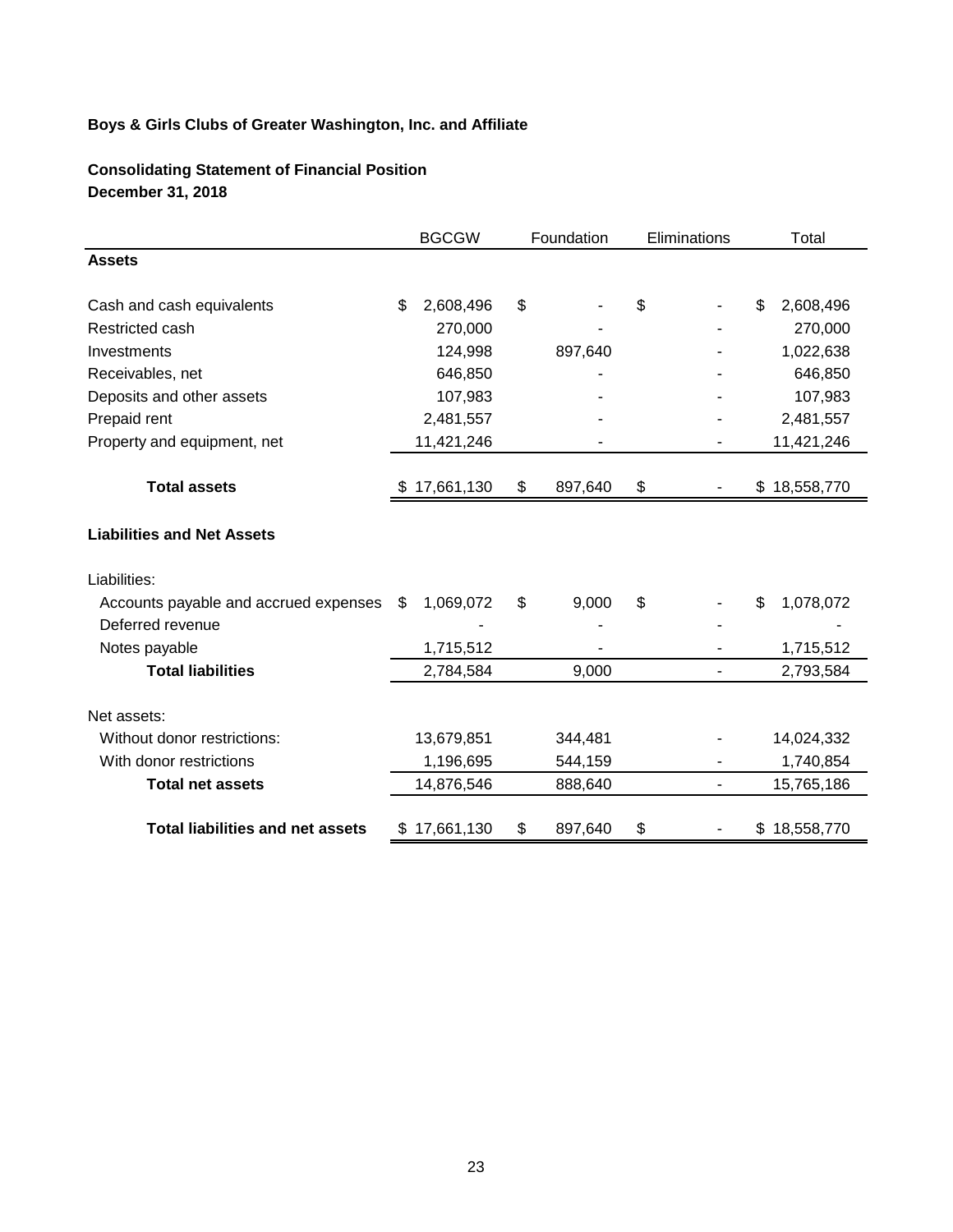# **Consolidating Statement of Activities Years Ended December 31, 2019**

|                                        | <b>BGCGW</b>     | <b>Foundation</b> | <b>Eliminations</b> | <b>Total</b>     |
|----------------------------------------|------------------|-------------------|---------------------|------------------|
| Activities without donor restrictions: |                  |                   |                     |                  |
| Revenue and support:                   |                  |                   |                     |                  |
| Special events                         | \$<br>2,059,611  | \$                | \$                  | \$<br>2,059,611  |
| Costs of direct benefits to donors     | (343, 532)       |                   |                     | (343, 532)       |
| Special events, net                    | 1,716,079        |                   | $\blacksquare$      | 1,716,079        |
| Contributions                          | 4,098,963        |                   |                     | 4,098,963        |
| Contributions (inter-company)          | 10,000           | (10,000)          |                     |                  |
| Program service fees                   | 1,804,412        |                   |                     | 1,804,412        |
| Government grants                      | 1,351,211        |                   |                     | 1,351,211        |
| Rental and other income                | 182,350          | 9,000             |                     | 191,350          |
| Membership dues                        | 113,856          |                   |                     | 113,856          |
| Investment income (loss), net          | 45,310           | 110,560           |                     | 155,870          |
| Net assets released from restrictions  | 1,234,395        | 71,336            | $\blacksquare$      | 1,305,731        |
| <b>Total revenue and support</b>       | 10,556,576       | 180,896           | ä,                  | 10,737,472       |
| Expenses:                              |                  |                   |                     |                  |
| Program services:                      |                  |                   |                     |                  |
| Camps                                  | 3,596,809        |                   |                     | 3,596,809        |
| Child care                             | 4,393,870        |                   |                     | 4,393,870        |
| After school                           | 743,384          |                   |                     | 743,384          |
| Supporting services:                   |                  |                   |                     |                  |
| Management and general                 | 1,757,917        |                   |                     | 1,757,917        |
| Fundraising                            | 750,792          |                   |                     | 750,792          |
| <b>Total expenses</b>                  | 11,242,772       |                   |                     | 11,242,772       |
| Change in net assets without           |                  |                   |                     |                  |
| donor restrictions                     | (686, 196)       | 180,896           |                     | (505, 300)       |
| Activities with donor restrictions:    |                  |                   |                     |                  |
| Contributions                          | 1,254,277        |                   |                     | 1,254,277        |
| Investment income (loss), net          |                  | 76,635            |                     | 76,635           |
| Net assets released from restrictions  | (1,234,395)      | (71, 336)         |                     | (1, 305, 731)    |
| Change in net assets with              |                  |                   |                     |                  |
| donor restrictions                     | 19,882           | 5,299             |                     | 25,181           |
| Change in net assets                   | (666, 314)       | 186,195           |                     | (480, 119)       |
| Net assets:                            |                  |                   |                     |                  |
| Beginning                              | 14,876,546       | 888,640           |                     | 15,765,186       |
| Ending                                 | \$<br>14,210,232 | \$<br>1,074,835   | \$                  | \$<br>15,285,067 |